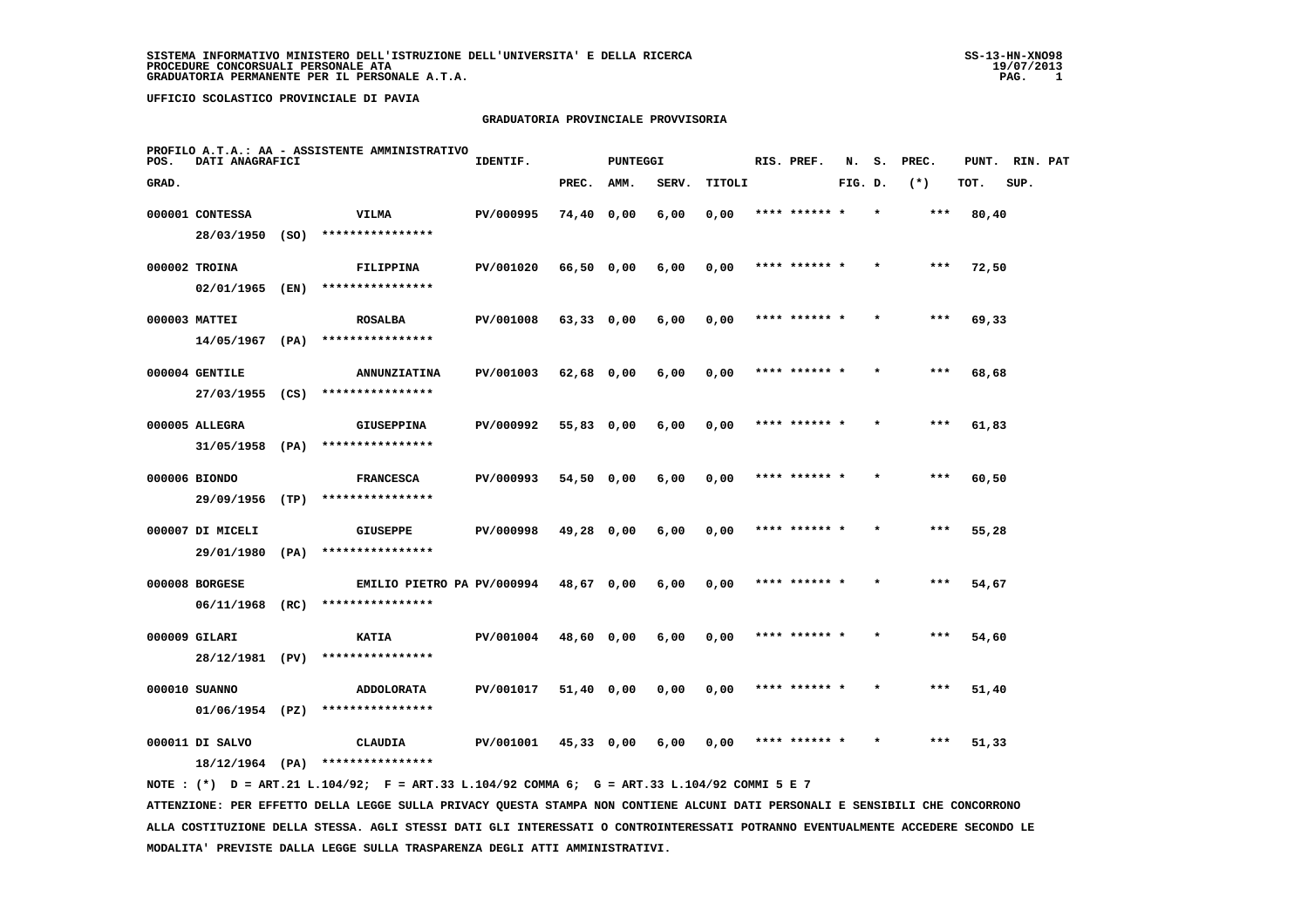## **GRADUATORIA PROVINCIALE PROVVISORIA**

| POS.         | DATI ANAGRAFICI   |      | PROFILO A.T.A.: AA - ASSISTENTE AMMINISTRATIVO                                              | IDENTIF.  |              | PUNTEGGI |       |        | RIS. PREF.    | N.      | s. | PREC. |       | PUNT. RIN. PAT |  |
|--------------|-------------------|------|---------------------------------------------------------------------------------------------|-----------|--------------|----------|-------|--------|---------------|---------|----|-------|-------|----------------|--|
| GRAD.        |                   |      |                                                                                             |           | PREC.        | AMM.     | SERV. | TITOLI |               | FIG. D. |    | $(*)$ | TOT.  | SUP.           |  |
|              | 000012 TRAINA     |      | MARIA BENEDETTA PV/001018                                                                   |           | 43,67 0,00   |          | 6,00  | 0,00   | **** ****** * |         |    | ***   | 49,67 |                |  |
|              | 13/03/1961 (PA)   |      | ****************                                                                            |           |              |          |       |        |               |         |    |       |       |                |  |
|              | 000013 DI SAVA    |      | <b>SALVATORE</b>                                                                            | PV/001002 | 41,57 0,00   |          | 6,00  | 0,00   | **** ****** * |         |    |       | 47,57 |                |  |
|              | 29/12/1983 (CT)   |      | ****************                                                                            |           |              |          |       |        |               |         |    |       |       |                |  |
|              | 000014 DI ROSA    |      | <b>MICHELE</b>                                                                              | PV/001000 | 43,85 0,00   |          | 3,00  | 0,00   | **** ****** * |         |    | ***   | 46,85 |                |  |
|              |                   |      | $05/06/1970$ (CS) ****************                                                          |           |              |          |       |        |               |         |    |       |       |                |  |
|              | 000015 PANETTA    |      | ILARIA                                                                                      | PV/001012 | 40,50 0,00   |          | 6,00  | 0,00   | **** ****** * |         |    | ***   | 46,50 |                |  |
|              | 24/05/1971 (TO)   |      | ****************                                                                            |           |              |          |       |        |               |         |    |       |       |                |  |
|              | 000016 DI MATTEO  |      | LUCIA                                                                                       | PV/000999 | 41,50 0,00   |          | 4,50  | 0,00   | **** ****** * |         |    | $***$ | 46,00 |                |  |
|              | 13/12/1963        | (SA) | ****************                                                                            |           |              |          |       |        |               |         |    |       |       |                |  |
|              | 000017 PONTORIERO |      | PASQUALE CEASAR PV/001014                                                                   |           | 38,90 0,00   |          | 6,00  | 1,00   | **** ****** * |         |    | ***   | 45,90 |                |  |
|              | 08/11/1964 (EE)   |      | ****************                                                                            |           |              |          |       |        |               |         |    |       |       |                |  |
|              | 000018 VISALLI    |      | <b>NICOLA</b>                                                                               | PV/001021 | 39,70 0,00   |          | 6,00  | 0,00   | **** ****** * |         |    | ***   | 45,70 |                |  |
|              | 04/02/1982        | (ME) | ****************                                                                            |           |              |          |       |        |               |         |    |       |       |                |  |
| 000019 LEONE |                   |      | MARIA FRANCESCA PV/001006                                                                   |           | $35,97$ 0,00 |          | 5,30  | 0,00   | **** ****** * |         |    | $***$ | 41,27 |                |  |
|              | $02/10/1966$ (CS) |      | ****************                                                                            |           |              |          |       |        |               |         |    |       |       |                |  |
|              | 000020 PAPPALARDO |      | GENNARO PAOLO                                                                               | PV/001013 | $35,45$ 0,00 |          | 4,50  | 0,00   | **** ****** * |         |    | $***$ | 39,95 |                |  |
|              | 16/07/1984 (BG)   |      | ****************                                                                            |           |              |          |       |        |               |         |    |       |       |                |  |
|              | 000021 OLIVIERO   |      | <b>STEFANIA</b>                                                                             | PV/001011 | 33,87 0,00   |          | 2,90  | 0,00   |               |         |    | $***$ | 36,77 |                |  |
|              | 26/12/1978 (CS)   |      | ****************                                                                            |           |              |          |       |        |               |         |    |       |       |                |  |
|              | 000022 MARTELLI   |      | <b>ELISABETTA</b>                                                                           | PV/001009 | $30,57$ 0,00 |          | 5,00  | 0,00   | **** ****** * |         |    | ***   | 35,57 |                |  |
|              |                   |      | $20/04/1971$ (VV) *****************                                                         |           |              |          |       |        |               |         |    |       |       |                |  |
|              |                   |      | NOTE: (*) D = ART.21 L.104/92; F = ART.33 L.104/92 COMMA 6; G = ART.33 L.104/92 COMMI 5 E 7 |           |              |          |       |        |               |         |    |       |       |                |  |

 **ATTENZIONE: PER EFFETTO DELLA LEGGE SULLA PRIVACY QUESTA STAMPA NON CONTIENE ALCUNI DATI PERSONALI E SENSIBILI CHE CONCORRONO ALLA COSTITUZIONE DELLA STESSA. AGLI STESSI DATI GLI INTERESSATI O CONTROINTERESSATI POTRANNO EVENTUALMENTE ACCEDERE SECONDO LE MODALITA' PREVISTE DALLA LEGGE SULLA TRASPARENZA DEGLI ATTI AMMINISTRATIVI.**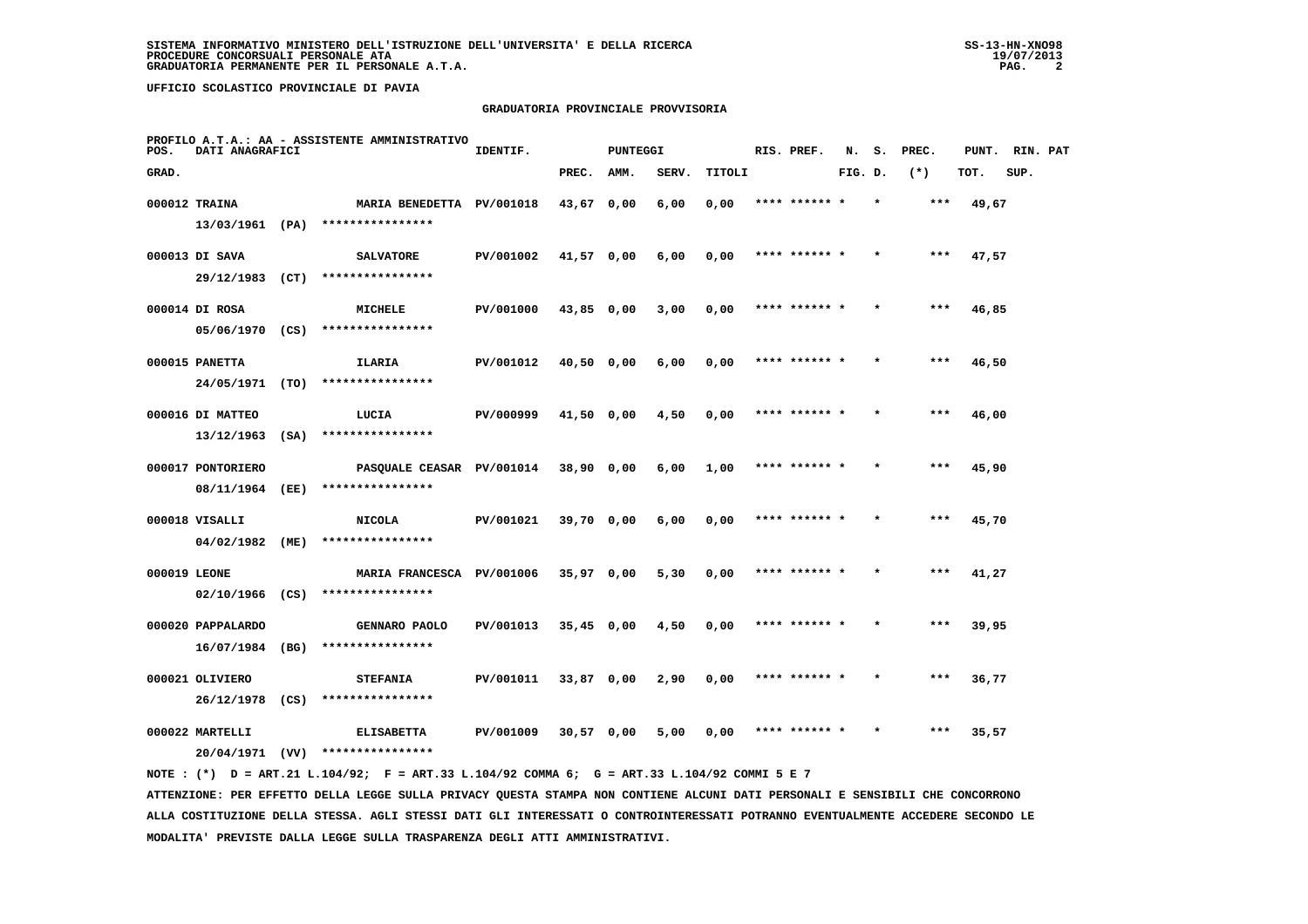# **GRADUATORIA PROVINCIALE PROVVISORIA**

| POS.         | DATI ANAGRAFICI   |      | PROFILO A.T.A.: AA - ASSISTENTE AMMINISTRATIVO | IDENTIF.  |            | <b>PUNTEGGI</b> |                       |        | RIS. PREF.    | N.      | s.      | PREC. | PUNT. | RIN. PAT |  |
|--------------|-------------------|------|------------------------------------------------|-----------|------------|-----------------|-----------------------|--------|---------------|---------|---------|-------|-------|----------|--|
| GRAD.        |                   |      |                                                |           | PREC.      | AMM.            | SERV.                 | TITOLI |               | FIG. D. |         | $(*)$ | TOT.  | SUP.     |  |
| 000023 CURCI |                   |      | <b>ANGELA</b>                                  | PV/000996 | 30,60 0,00 |                 | 4,50                  | 0,00   | **** ******   |         |         | ***   | 35,10 |          |  |
|              | 27/08/1970 (MI)   |      | ****************                               |           |            |                 |                       |        |               |         |         |       |       |          |  |
|              | 000024 GULISANO   |      | <b>ANDREA</b>                                  | PV/001005 | 30,60 0,00 |                 | 4,50                  | 0,00   | **** ****** * |         |         | ***   | 35,10 |          |  |
|              | $13/12/1985$ (CT) |      | ****************                               |           |            |                 |                       |        |               |         |         |       |       |          |  |
| 000025 NAPPI |                   |      | <b>ANNA</b>                                    | PV/001010 | 28,95 0,00 |                 | 3,50                  | 0,00   | **** ****** * |         |         | ***   | 32,45 |          |  |
|              | 02/02/1979        | (NA) | ****************                               |           |            |                 |                       |        |               |         |         |       |       |          |  |
|              | 000026 DE MATTEO  |      | <b>PAOLA</b>                                   | PV/000997 | 28,75 0,00 |                 | 3,50                  | 0,00   | **** ****** * |         |         | $***$ | 32,25 |          |  |
|              | 25/04/1958        | (CT) | ****************                               |           |            |                 |                       |        |               |         |         |       |       |          |  |
|              | 000027 BURZIO     |      | <b>SILVANA</b>                                 | PV/001057 |            |                 | $0,00$ $0,00$ $22,50$ | 9,17   | **** ****** * |         |         | ***   | 31,67 |          |  |
|              | 23/05/1963        | (NA) | ****************                               |           |            |                 |                       |        |               |         |         |       |       |          |  |
|              | 000028 LUCIDI     |      | <b>RITA</b>                                    | PV/001007 | 25,98 0,00 |                 | 5,00                  | 0,00   | **** ****** * |         |         | $***$ | 30,98 |          |  |
|              | 24/01/1965 (AP)   |      | ****************                               |           |            |                 |                       |        |               |         |         |       |       |          |  |
|              | 000029 PUGLISI    |      | <b>CARMELO</b>                                 | PV/001060 |            |                 | $0,00$ $0,00$ $21,55$ | 8,50   |               |         |         | ***   | 30,05 |          |  |
|              | $02/10/1962$ (RG) |      | ****************                               |           |            |                 |                       |        |               |         |         |       |       |          |  |
|              | 000030 SANTORO    |      | CINZIA                                         | PV/001016 | 25,93 0,00 |                 | 3,50                  | 0,00   | **** ****** * |         |         | $***$ | 29,43 |          |  |
|              | $01/02/1975$ (CS) |      | ****************                               |           |            |                 |                       |        |               |         |         |       |       |          |  |
|              | 000031 VAZZANO    |      | LORELLA                                        | PV/001061 |            |                 | $0,00$ $0,00$ $19,50$ | 9,60   | **** ****** * |         | $\star$ | ***   | 29,10 |          |  |
|              | 16/10/1980        | (EN) | ****************                               |           |            |                 |                       |        |               |         |         |       |       |          |  |
|              | 000032 GULISANO   |      | <b>ALESSANDRA</b>                              | PV/001058 |            |                 | $0,00$ $0,00$ $19,50$ | 9,50   | **** ****** * |         |         | ***   | 29,00 |          |  |
|              | $16/12/1982$ (CT) |      | ****************                               |           |            |                 |                       |        |               |         |         |       |       |          |  |
|              | 000033 TRIMBOLI   |      | <b>OLGA</b>                                    | PV/001019 | 25,00 0,00 |                 | 3,50                  | 0,00   | **** ****** * |         |         | $***$ | 28,50 |          |  |
|              | 22/09/1979        | (ME) | ****************                               |           |            |                 |                       |        |               |         |         |       |       |          |  |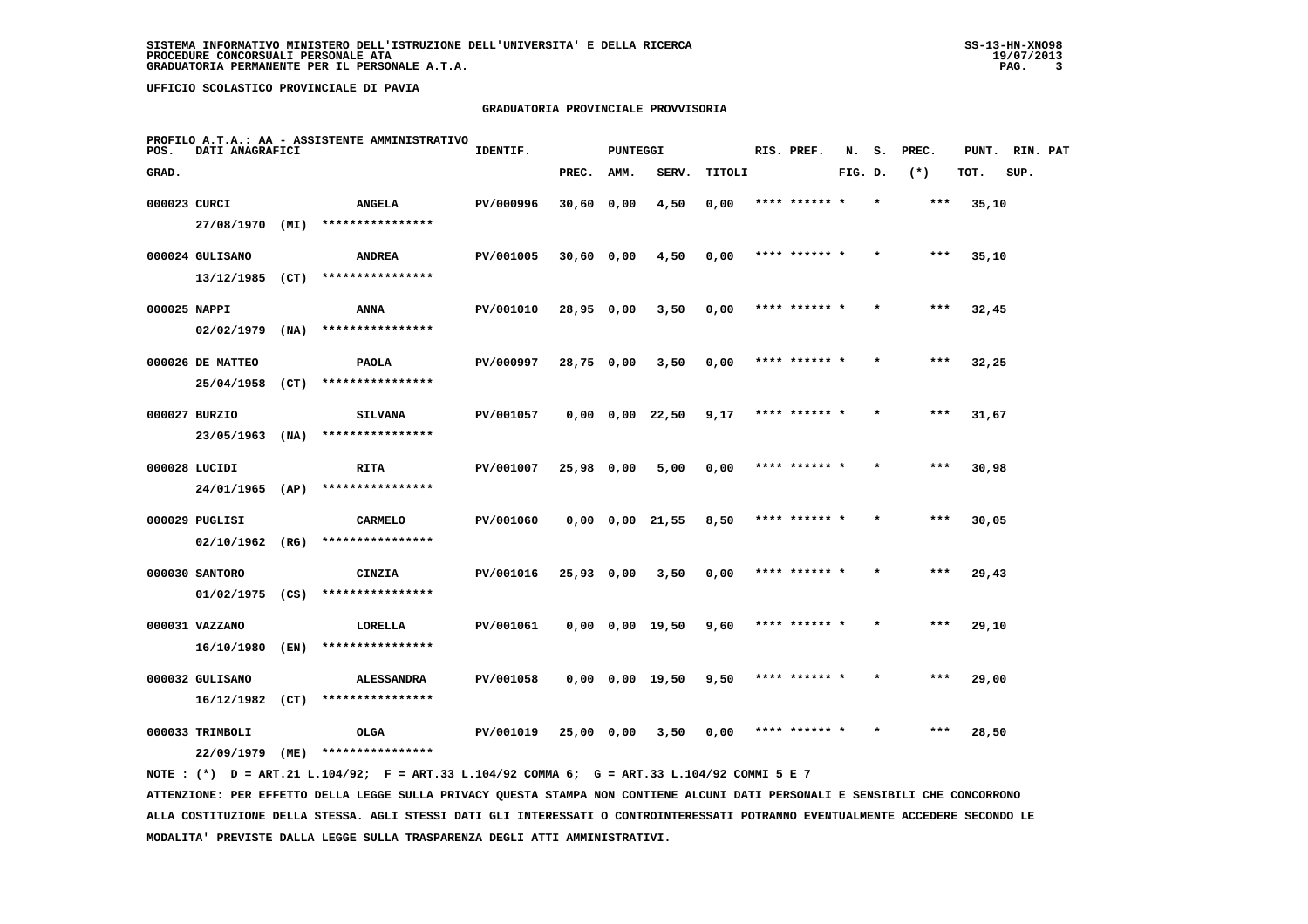# **GRADUATORIA PROVINCIALE PROVVISORIA**

| POS.  | DATI ANAGRAFICI  |      | PROFILO A.T.A.: AA - ASSISTENTE AMMINISTRATIVO                                              | IDENTIF.  |            | PUNTEGGI |             |        | RIS. PREF.    |         |         | N. S. PREC. | PUNT. RIN. PAT |      |  |
|-------|------------------|------|---------------------------------------------------------------------------------------------|-----------|------------|----------|-------------|--------|---------------|---------|---------|-------------|----------------|------|--|
| GRAD. |                  |      |                                                                                             |           | PREC.      | AMM.     | SERV.       | TITOLI |               | FIG. D. |         | $(*)$       | TOT.           | SUP. |  |
|       | 000034 NOBILE    |      | GIUSEPPE                                                                                    | PV/001059 | 0,00 0,00  |          | 12,50 14,17 |        | **** ****** * |         | $\star$ | ***         | 26,67          |      |  |
|       | 05/04/1973       | (CT) | ****************                                                                            |           |            |          |             |        |               |         |         |             |                |      |  |
|       | 000035 ROCCHETTI |      | TIZIANA                                                                                     | PV/001015 | 23,60 0,00 |          | 3,00        | 0,00   | **** ****** * |         | $\star$ | ***         | 26,60          |      |  |
|       | 04/01/1968       | (CS) | ****************                                                                            |           |            |          |             |        |               |         |         |             |                |      |  |
|       |                  |      | NOTE: (*) D = ART.21 L.104/92; F = ART.33 L.104/92 COMMA 6; G = ART.33 L.104/92 COMMI 5 E 7 |           |            |          |             |        |               |         |         |             |                |      |  |

 **ATTENZIONE: PER EFFETTO DELLA LEGGE SULLA PRIVACY QUESTA STAMPA NON CONTIENE ALCUNI DATI PERSONALI E SENSIBILI CHE CONCORRONO ALLA COSTITUZIONE DELLA STESSA. AGLI STESSI DATI GLI INTERESSATI O CONTROINTERESSATI POTRANNO EVENTUALMENTE ACCEDERE SECONDO LE MODALITA' PREVISTE DALLA LEGGE SULLA TRASPARENZA DEGLI ATTI AMMINISTRATIVI.**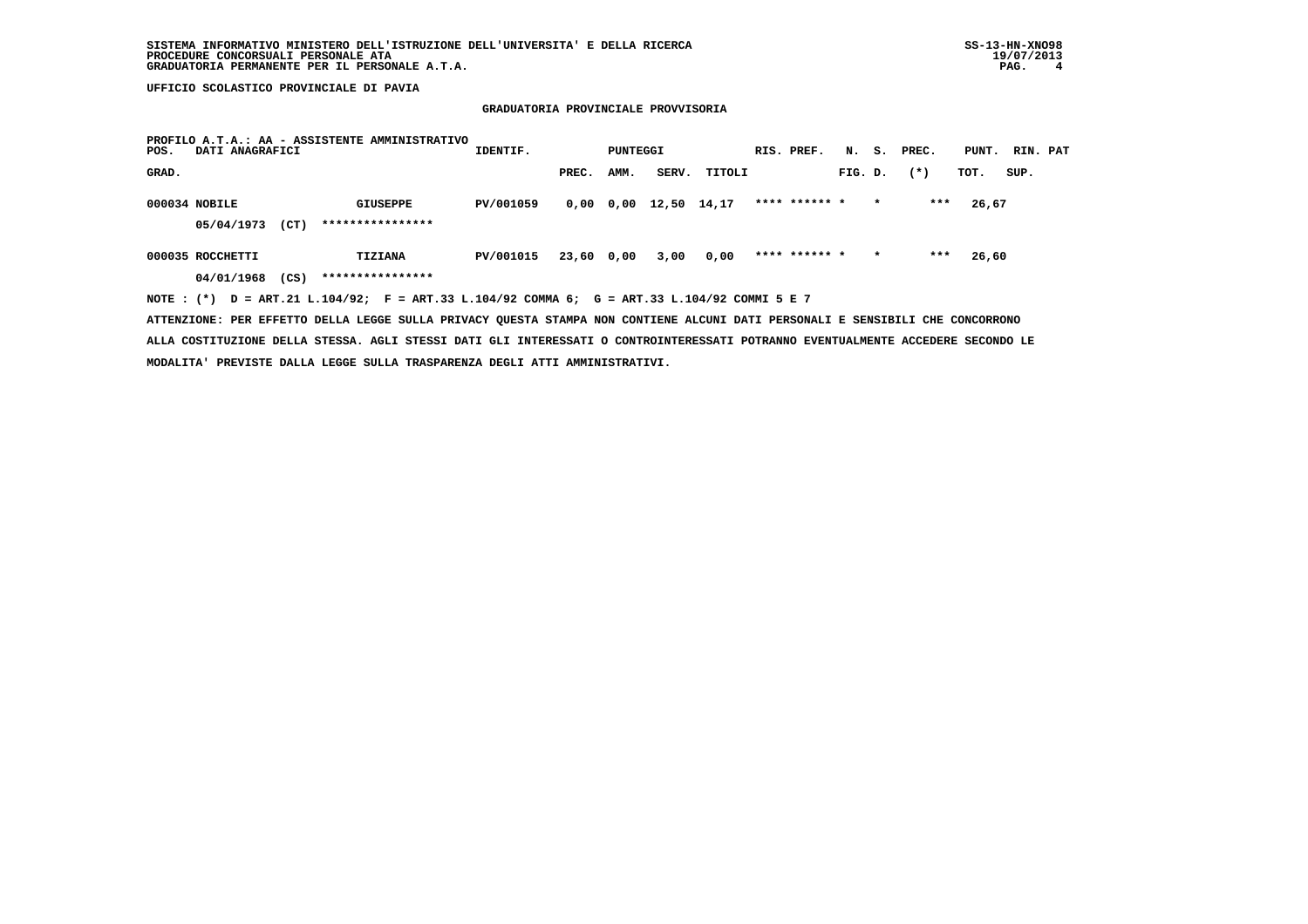**MODALITA' PREVISTE DALLA LEGGE SULLA TRASPARENZA DEGLI ATTI AMMINISTRATIVI.**

 **UFFICIO SCOLASTICO PROVINCIALE DI PAVIA**

### **GRADUATORIA PROVINCIALE PROVVISORIA**

| POS.         | DATI ANAGRAFICI                   | PROFILO A.T.A.: AT - ASSISTENTE TECNICO                                                                                         | IDENTIF.                                                |              | PUNTEGGI |       |        | RIS. PREF.    | N.      | s. | PREC. | PUNT. | RIN. PAT |   |
|--------------|-----------------------------------|---------------------------------------------------------------------------------------------------------------------------------|---------------------------------------------------------|--------------|----------|-------|--------|---------------|---------|----|-------|-------|----------|---|
| GRAD.        |                                   |                                                                                                                                 |                                                         | PREC.        | AMM.     | SERV. | TITOLI |               | FIG. D. |    | $(*)$ | TOT.  | SUP.     |   |
|              | 000001 MALASPINA                  | ANNA MARIA                                                                                                                      | PV/000666                                               | 69,50 0,00   |          | 6,00  | 0,00   | **** ****** * |         |    | ***   | 75,50 |          |   |
|              | 12/07/1969 (PV)                   | ****************                                                                                                                | AREE DI LABORATORIO POSSEDUTE: AR12 AR32 AR36           |              |          |       |        |               |         |    |       |       |          |   |
|              | 000002 VOMERO                     | <b>CARMELO</b>                                                                                                                  | PV/000991                                               | 62,70 0,00   |          | 6,00  | 0,00   | **** ****** * |         |    | ***   | 68,70 |          |   |
|              | 20/10/1962 (CS)                   | ****************                                                                                                                | AREE DI LABORATORIO POSSEDUTE: AR02 AR08                |              |          |       |        |               |         |    |       |       |          |   |
|              | 000003 AURELIO                    | <b>DANIELA</b>                                                                                                                  | PV/000717                                               | 52,50 0,00   |          | 5,00  | 0,00   | **** ****** * |         |    | ***   | 57,50 |          |   |
|              | $03/12/1977$ (CS)                 | ****************                                                                                                                | AREE DI LABORATORIO POSSEDUTE: AR08 AR11 AR23 AR29 AR38 |              |          |       |        |               |         |    |       |       |          |   |
|              | 000004 RAIMONDI                   | <b>MICHELE</b>                                                                                                                  | PV/000989                                               | 39,60 0,00   |          | 6,00  | 0,00   |               |         |    |       | 45,60 |          | D |
|              | 13/03/1974 (KR)                   | ****************                                                                                                                | AREE DI LABORATORIO POSSEDUTE: AR01 AR02 AR08           |              |          |       |        |               |         |    |       |       |          |   |
|              | 000005 VULCANO                    | PASQUALE                                                                                                                        | PV/000786                                               | $33,23$ 0,00 |          | 6,00  | 0,00   |               |         |    |       | 39,23 |          |   |
|              |                                   | $10/02/1966$ (CS) ****************                                                                                              | AREE DI LABORATORIO POSSEDUTE: AR01 AR08                |              |          |       |        |               |         |    |       |       |          |   |
|              | 000006 SCOLERI                    | <b>ROCCO</b>                                                                                                                    | PV/000939                                               | 32,05 0,00   |          | 6,00  | 0,00   |               |         |    |       | 38,05 |          |   |
|              | $14/04/1964$ (VV)                 | ****************                                                                                                                | AREE DI LABORATORIO POSSEDUTE: AR01 AR08                |              |          |       |        |               |         |    |       |       |          |   |
|              | 000007 BRANDOLINI                 | <b>BARBARA</b>                                                                                                                  | PV/000718                                               | 36,80 0,00   |          | 0,00  | 0,00   |               |         |    |       | 36,80 |          |   |
|              | 23/05/1977 (PV)                   | ****************                                                                                                                | AREE DI LABORATORIO POSSEDUTE: AR26                     |              |          |       |        |               |         |    |       |       |          |   |
|              | 000008 CATENA                     | <b>KATIUSCIA</b>                                                                                                                | PV/000936                                               | $33,20$ 0,00 |          | 2,50  | 0,00   |               |         |    |       | 35,70 |          |   |
|              | 06/08/1978 (PV)                   | ****************                                                                                                                | AREE DI LABORATORIO POSSEDUTE: AR21                     |              |          |       |        |               |         |    |       |       |          |   |
|              | 000009 ONORATI PICARDI            | ANGELO GIUSEPPE PV/000938                                                                                                       |                                                         | 29,30 0,00   |          | 5,00  | 0,00   | **** ****** * |         |    | ***   | 34,30 |          |   |
|              | $07/07/1971$ (MT)                 | ****************                                                                                                                | AREE DI LABORATORIO POSSEDUTE: AR08 AR23 AR28 AR38      |              |          |       |        |               |         |    |       |       |          |   |
|              |                                   |                                                                                                                                 |                                                         |              |          |       |        |               |         |    |       |       |          |   |
|              | 000010 BORGESE<br>06/11/1968 (RC) | EMILIO PIETRO PA PV/000988<br>****************                                                                                  | AREE DI LABORATORIO POSSEDUTE: AR08                     | 32,27 0,00   |          | 1,20  | 0,00   |               |         |    |       | 33,47 |          |   |
|              |                                   |                                                                                                                                 |                                                         |              |          |       |        |               |         |    |       |       |          |   |
| 000011 PANNO |                                   | <b>BERNADETTE</b><br>19/09/1967 (CS) ****************                                                                           | PV/000934<br>AREE DI LABORATORIO POSSEDUTE: AR20        | $31,40$ 0,00 |          | 1,60  | 0,00   | **** ****** * |         |    |       | 33,00 |          |   |
|              |                                   | NOTE : (*) D = ART.21 L.104/92; F = ART.33 L.104/92 COMMA 6; G = ART.33 L.104/92 COMMI 5 E 7                                    |                                                         |              |          |       |        |               |         |    |       |       |          |   |
|              |                                   | ATTENZIONE: PER EFFETTO DELLA LEGGE SULLA PRIVACY QUESTA STAMPA NON CONTIENE ALCUNI DATI PERSONALI E SENSIBILI CHE CONCORRONO   |                                                         |              |          |       |        |               |         |    |       |       |          |   |
|              |                                   | ALLA COSTITUZIONE DELLA STESSA. AGLI STESSI DATI GLI INTERESSATI O CONTROINTERESSATI POTRANNO EVENTUALMENTE ACCEDERE SECONDO LE |                                                         |              |          |       |        |               |         |    |       |       |          |   |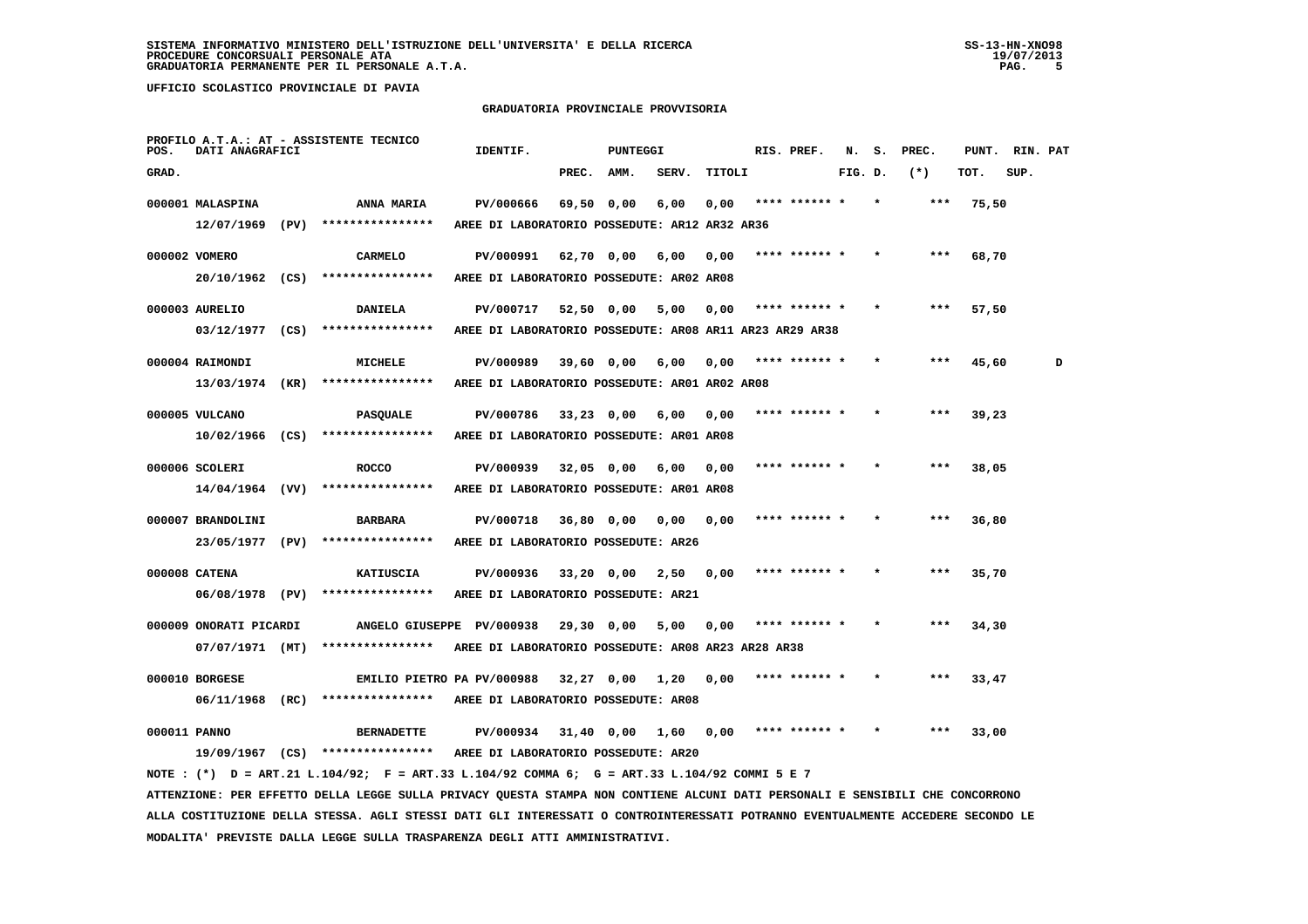## **GRADUATORIA PROVINCIALE PROVVISORIA**

| POS.         | DATI ANAGRAFICI   |      | PROFILO A.T.A.: AT - ASSISTENTE TECNICO                                                     | IDENTIF.                                 |            | PUNTEGGI |                       |        | RIS. PREF.    |         |         | N. S. PREC. | PUNT. RIN. PAT |      |  |
|--------------|-------------------|------|---------------------------------------------------------------------------------------------|------------------------------------------|------------|----------|-----------------------|--------|---------------|---------|---------|-------------|----------------|------|--|
| GRAD.        |                   |      |                                                                                             |                                          | PREC.      | AMM.     | SERV.                 | TITOLI |               | FIG. D. |         | $(*)$       | TOT.           | SUP. |  |
|              | 000012 SARCINELLI |      | FILIPPO                                                                                     | PV/000990                                | 26,70 0,00 |          | 5,50                  | 0,00   | **** ****** * |         | $\star$ | ***         | 32,20          |      |  |
|              | 28/11/1983        | (BA) | ****************                                                                            | AREE DI LABORATORIO POSSEDUTE: AR02 AR08 |            |          |                       |        |               |         |         |             |                |      |  |
| 000013 GHAMO |                   |      | MICHELE                                                                                     | PV/001065                                |            |          | 0,00 0,00 15,00 10,00 |        | **** ****** * |         | $\star$ | ***         | 25,00          |      |  |
|              | 08/03/1983        | (RC) | ****************                                                                            | AREE DI LABORATORIO POSSEDUTE: AR02 AR08 |            |          |                       |        |               |         |         |             |                |      |  |
| 000014 MOZZI |                   |      | ALEX                                                                                        | PV/000589                                | 18,27 0,00 |          | 0,00                  | 0,00   | **** ****** * |         | $\star$ | ***         | 18,27          |      |  |
|              | 05/05/1979        | (PV) | ****************                                                                            | AREE DI LABORATORIO POSSEDUTE: AR02 AR08 |            |          |                       |        |               |         |         |             |                |      |  |
|              |                   |      | NOTE: (*) D = ART.21 L.104/92; F = ART.33 L.104/92 COMMA 6; G = ART.33 L.104/92 COMMI 5 E 7 |                                          |            |          |                       |        |               |         |         |             |                |      |  |

 **ATTENZIONE: PER EFFETTO DELLA LEGGE SULLA PRIVACY QUESTA STAMPA NON CONTIENE ALCUNI DATI PERSONALI E SENSIBILI CHE CONCORRONO ALLA COSTITUZIONE DELLA STESSA. AGLI STESSI DATI GLI INTERESSATI O CONTROINTERESSATI POTRANNO EVENTUALMENTE ACCEDERE SECONDO LE MODALITA' PREVISTE DALLA LEGGE SULLA TRASPARENZA DEGLI ATTI AMMINISTRATIVI.**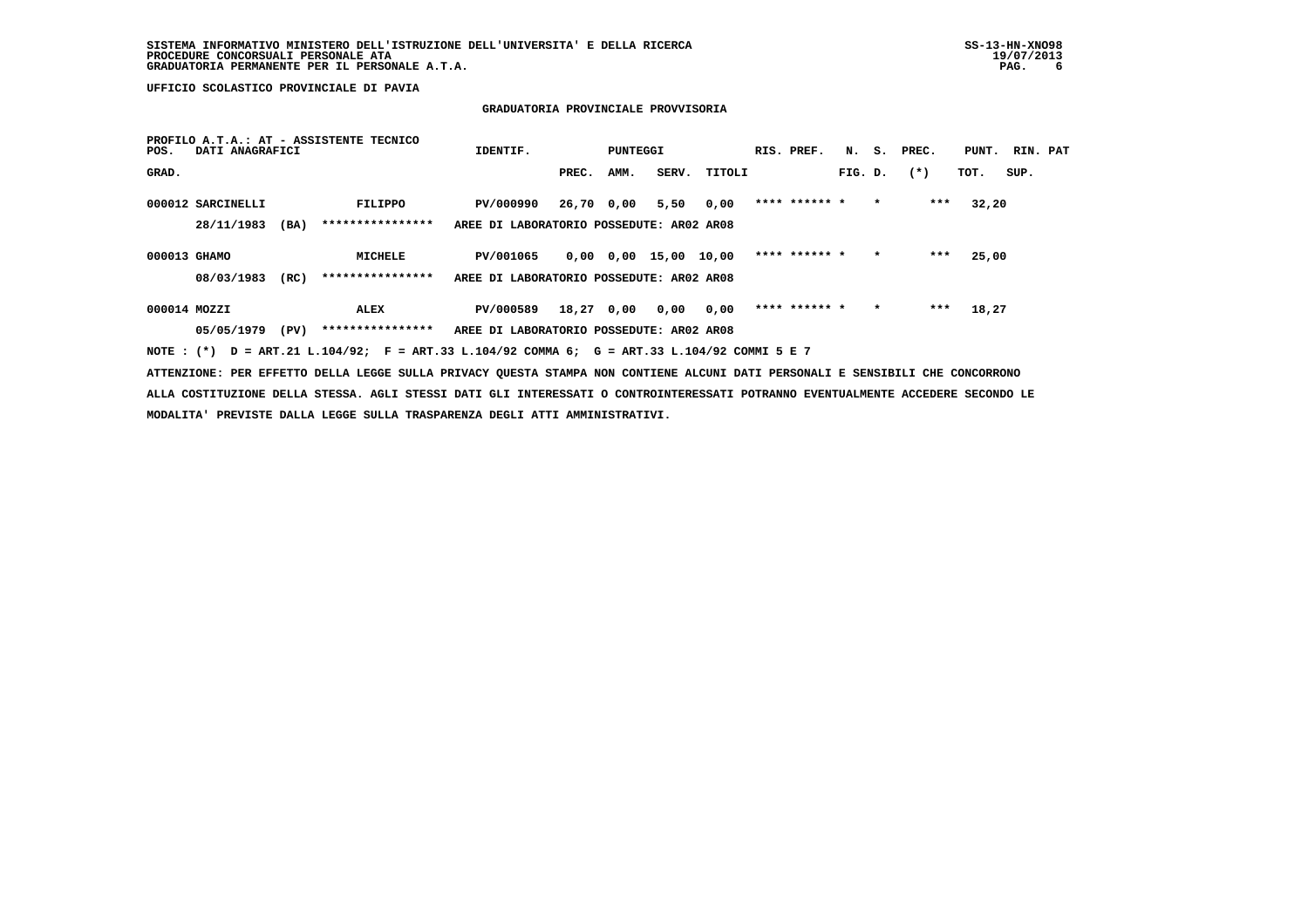## **GRADUATORIA PROVINCIALE PROVVISORIA**

| POS.  | DATI ANAGRAFICI   |      | PROFILO A.T.A.: CS - COLLABORATORE SCOLASTICO | IDENTIF.  |              | <b>PUNTEGGI</b> |       |        | RIS. PREF.    | N.      | s.      | PREC. | PUNT. | RIN. PAT |  |
|-------|-------------------|------|-----------------------------------------------|-----------|--------------|-----------------|-------|--------|---------------|---------|---------|-------|-------|----------|--|
| GRAD. |                   |      |                                               |           | PREC.        | AMM.            | SERV. | TITOLI |               | FIG. D. |         | $(*)$ | TOT.  | SUP.     |  |
|       | 000001 AVVISATI   |      | <b>GIUSEPPE</b>                               | PV/001023 | 92,50 0,00   |                 | 4,00  | 0,00   |               |         |         | ***   | 96,50 |          |  |
|       | 25/02/1952        | (NA) | ****************                              |           |              |                 |       |        |               |         |         |       |       |          |  |
|       | 000002 DAMATO     |      | <b>SERAFINA</b>                               | PV/001046 | 66,50 0,00   |                 | 3,00  | 0,00   | **** ****** * |         |         | ***   | 69,50 |          |  |
|       | 26/10/1962 (FG)   |      | ****************                              |           |              |                 |       |        |               |         |         |       |       |          |  |
|       | 000003 FARACI     |      | <b>ROSANNA</b>                                | PV/001038 | 53,50 0,00   |                 | 3,50  | 0,00   | **** ****** * |         | $\star$ | ***   | 57,00 |          |  |
|       | 10/10/1965        | (CL) | ****************                              |           |              |                 |       |        |               |         |         |       |       |          |  |
|       | 000004 VOMERO     |      | <b>CARMELO</b>                                | PV/001040 | $40,50$ 0,00 |                 | 1,80  | 0,00   | **** ****** * |         |         | ***   | 42,30 |          |  |
|       | 20/10/1962 (CS)   |      | ****************                              |           |              |                 |       |        |               |         |         |       |       |          |  |
|       | 000005 SCHEMBRI   |      | <b>CALOGERA</b>                               | PV/000841 | $35,50$ 0,00 |                 | 6,00  | 0,00   | **** ****** * |         |         | ***   | 41,50 |          |  |
|       | $24/04/1954$ (AG) |      | ****************                              |           |              |                 |       |        |               |         |         |       |       |          |  |
|       | 000006 CATTOLICO  |      | <b>EMILIO</b>                                 | PV/000764 | $35,50$ 0,00 |                 | 6,00  | 0,00   | **** ****** * |         |         | $***$ | 41,50 |          |  |
|       | 26/08/1958        | (CE) | ****************                              |           |              |                 |       |        |               |         |         |       |       |          |  |
|       | 000007 CAMPAGNA   |      | <b>GIUSEPPE</b>                               | PV/000765 | $35,50$ 0,00 |                 | 6,00  | 0,00   |               |         |         |       | 41,50 |          |  |
|       | 23/11/1949        | (SA) | ****************                              |           |              |                 |       |        |               |         |         |       |       |          |  |
|       | 000008 LIMONE     |      | <b>MARISA</b>                                 | PV/000794 | $35,50$ 0,00 |                 | 6,00  | 0,00   | **** ****** * |         |         | $***$ | 41,50 |          |  |
|       | 17/01/1960        | (RG) | ****************                              |           |              |                 |       |        |               |         |         |       |       |          |  |
|       | 000009 GRAPPA     |      | <b>MARIA PIA</b>                              | PV/000790 | $35,50$ 0,00 |                 | 6,00  | 0,00   | **** ****** * |         | $\star$ | $***$ | 41,50 |          |  |
|       | 13/01/1959        | (CE) | ****************                              |           |              |                 |       |        |               |         |         |       |       |          |  |
|       | 000010 PORCARO    |      | <b>FRANCO</b>                                 | PV/000823 | $35,50$ 0,00 |                 | 6,00  | 0,00   | **** ****** * |         |         | ***   | 41,50 |          |  |
|       | 29/01/1958 (PV)   |      | ****************                              |           |              |                 |       |        |               |         |         |       |       |          |  |
|       | 000011 CADARI     |      | CARLA                                         | PV/000763 | $35,50$ 0,00 |                 | 6,00  | 0,00   | **** ****** * |         |         | ***   | 41,50 |          |  |
|       | 29/09/1957        | (PV) | ****************                              |           |              |                 |       |        |               |         |         |       |       |          |  |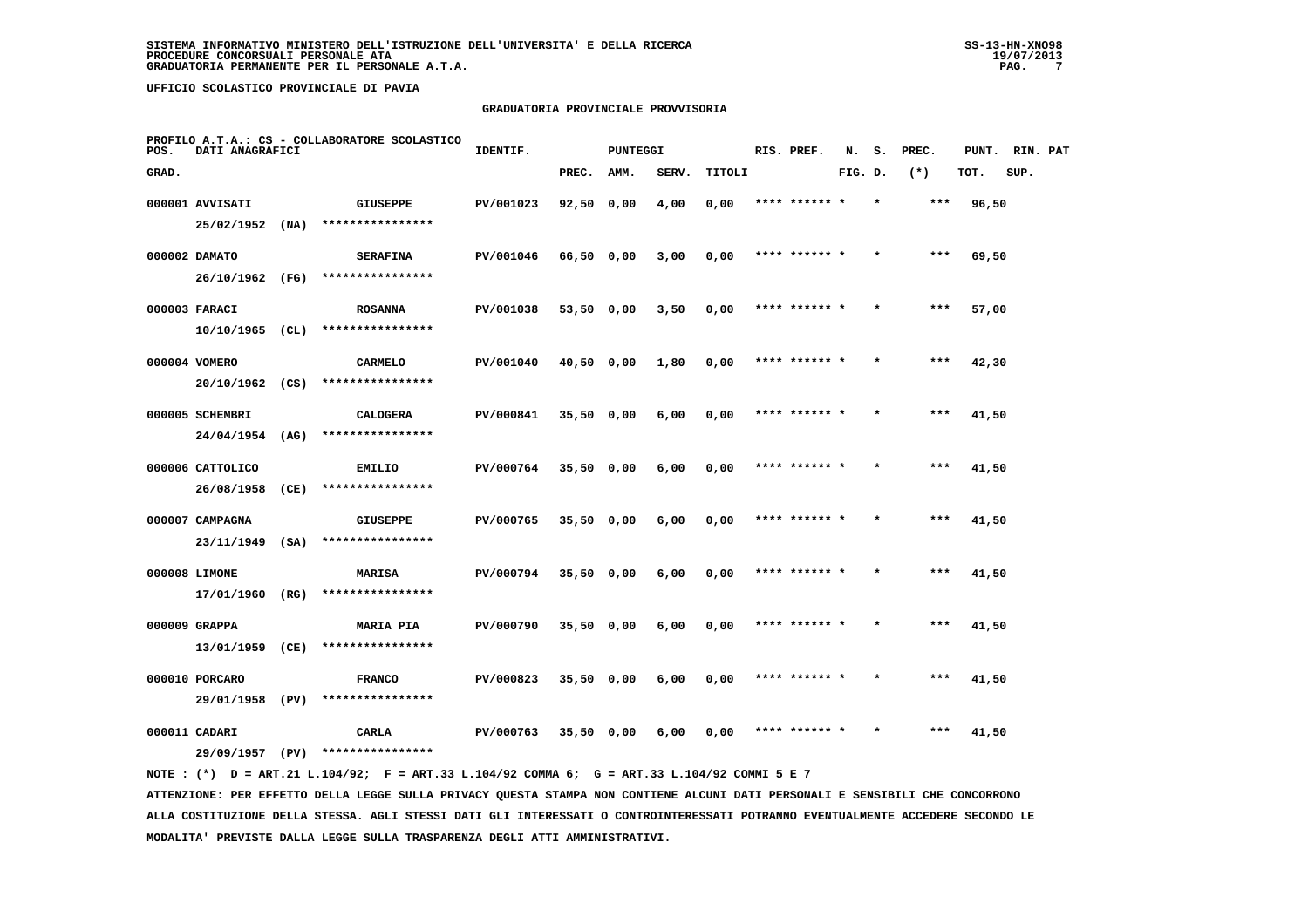## **GRADUATORIA PROVINCIALE PROVVISORIA**

| POS.        | DATI ANAGRAFICI   |      | PROFILO A.T.A.: CS - COLLABORATORE SCOLASTICO | IDENTIF.  |              | <b>PUNTEGGI</b> |       |        |      | RIS. PREF.    | N.      | s.      | PREC.  | PUNT. | RIN. PAT |  |
|-------------|-------------------|------|-----------------------------------------------|-----------|--------------|-----------------|-------|--------|------|---------------|---------|---------|--------|-------|----------|--|
| GRAD.       |                   |      |                                               |           | PREC.        | AMM.            | SERV. | TITOLI |      |               | FIG. D. |         | $(* )$ | TOT.  | SUP.     |  |
|             | 000012 USUELLI    |      | LOREDANA                                      | PV/000854 | $35,50$ 0,00 |                 | 6,00  | 0,00   |      | **** ****** * |         |         | ***    | 41,50 |          |  |
|             | 13/03/1957 (CR)   |      | ****************                              |           |              |                 |       |        |      |               |         |         |        |       |          |  |
|             | 000013 PICCOLO    |      | MARINA                                        | PV/000820 | $35,30$ 0,00 |                 | 6,00  | 0,00   |      | **** ****** * |         |         | ***    | 41,30 |          |  |
|             | 18/05/1961 (PV)   |      | ****************                              |           |              |                 |       |        |      |               |         |         |        |       |          |  |
|             | 000014 DI VARA    |      | <b>ANNAMARIA</b>                              | PV/000778 | $35,15$ 0,00 |                 | 6,00  | 0,00   | **** |               |         |         | $***$  | 41,15 |          |  |
|             | 09/10/1965        | (CL) | ****************                              |           |              |                 |       |        |      |               |         |         |        |       |          |  |
|             | 000015 QUARTINI   |      | PATRIZIA                                      | PV/000825 | 35,00 0,00   |                 | 6,00  | 0,00   |      | **** ****** * |         |         | $***$  | 41,00 |          |  |
|             | 10/01/1967        | (BN) | ****************                              |           |              |                 |       |        |      |               |         |         |        |       |          |  |
|             | 000016 BOFFINO    |      | <b>SILVANA</b>                                | PV/000759 | 35,00 0,00   |                 | 6,00  | 0,00   |      | **** ****** * |         |         | $***$  | 41,00 |          |  |
|             | 03/08/1966        | (MI) | ****************                              |           |              |                 |       |        |      |               |         |         |        |       |          |  |
|             | 000017 INFUSINO   |      | ANNA                                          | PV/000791 | 34,90 0,00   |                 | 6,00  | 0,00   |      | **** ****** * |         | $\star$ | $***$  | 40,90 |          |  |
|             | $20/10/1970$ (CZ) |      | ****************                              |           |              |                 |       |        |      |               |         |         |        |       |          |  |
|             | 000018 LIPARI     |      | <b>SANTINA</b>                                | PV/000795 | $34,50$ 0,00 |                 | 6,00  | 0,00   |      |               |         |         |        | 40,50 |          |  |
|             | $21/04/1966$ (PA) |      | ****************                              |           |              |                 |       |        |      |               |         |         |        |       |          |  |
|             | 000019 COZZI      |      | <b>ANGELO</b>                                 | PV/000775 | $35,50$ 0,00 |                 | 5,00  | 0,00   |      | **** ****** * |         |         | ***    | 40,50 |          |  |
|             | 20/11/1965        | (PV) | ****************                              |           |              |                 |       |        |      |               |         |         |        |       |          |  |
|             | 000020 BERGANTIN  |      | <b>NICOLETTA</b>                              | PV/000761 | $34,50$ 0,00 |                 | 6,00  | 0,00   |      | **** ****** * |         |         | $***$  | 40,50 |          |  |
|             | 20/12/1960        | (PV) | ****************                              |           |              |                 |       |        |      |               |         |         |        |       |          |  |
| 000021 POMO |                   |      | ANNAGIUSEPPINA                                | PV/000822 | 35,50 0,00   |                 | 5,00  | 0,00   |      | **** ****** * |         |         | $***$  | 40,50 |          |  |
|             | 29/11/1953 (FG)   |      | ****************                              |           |              |                 |       |        |      |               |         |         |        |       |          |  |
|             | 000022 RIZZO      |      | <b>GIUSEPPA</b>                               | PV/000834 | $35,50$ 0,00 |                 | 5,00  | 0,00   |      |               |         |         | ***    | 40,50 |          |  |
|             | 19/02/1951        | (ME) | ****************                              |           |              |                 |       |        |      |               |         |         |        |       |          |  |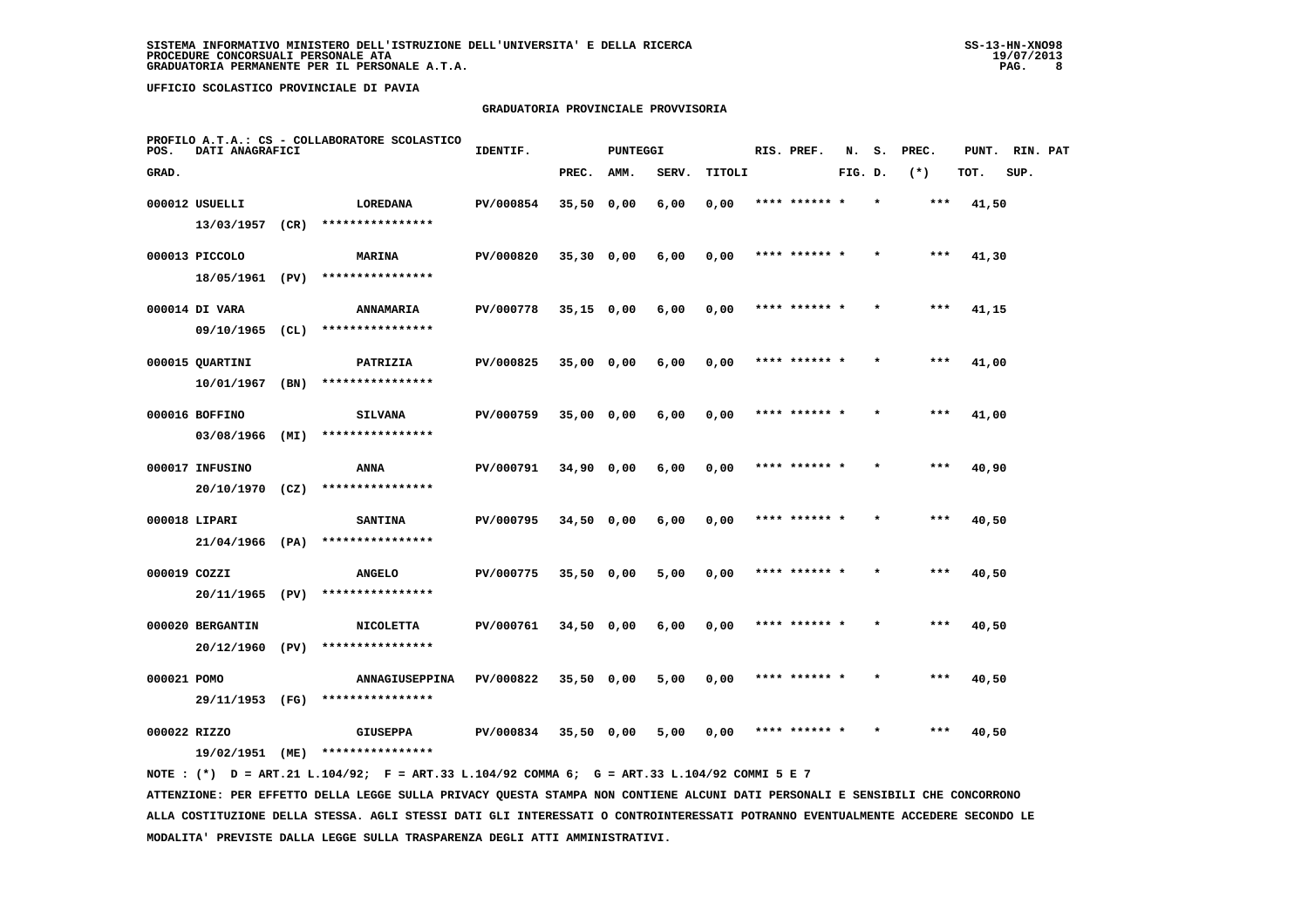## **GRADUATORIA PROVINCIALE PROVVISORIA**

| POS.         | DATI ANAGRAFICI               |      | PROFILO A.T.A.: CS - COLLABORATORE SCOLASTICO | IDENTIF.  |              | PUNTEGGI |       |        | RIS. PREF.    | N.      | s.     | PREC.  | PUNT. | RIN. PAT |  |
|--------------|-------------------------------|------|-----------------------------------------------|-----------|--------------|----------|-------|--------|---------------|---------|--------|--------|-------|----------|--|
| GRAD.        |                               |      |                                               |           | PREC.        | AMM.     | SERV. | TITOLI |               | FIG. D. |        | $(* )$ | TOT.  | SUP.     |  |
|              | 000023 VENTIMIGLIA            |      | MARGHERITA                                    | PV/000855 | 35,00 0,00   |          | 5,00  | 0,00   | **** ****** * |         | $\ast$ | $***$  | 40,00 |          |  |
|              | 27/05/1968 (NA)               |      | ****************                              |           |              |          |       |        |               |         |        |        |       |          |  |
|              | 000024 SCORDAMAGLIA           |      | <b>TERESA</b>                                 | PV/000840 | 33,50 0,00   |          | 6,00  | 0,00   |               |         |        | ***    | 39,50 |          |  |
|              | $20/11/1959$ (VV)             |      | ****************                              |           |              |          |       |        |               |         |        |        |       |          |  |
| 000025 NIGRO |                               |      | <b>ANTONELLA</b>                              | PV/000814 | $33,00$ 0,00 |          | 6,00  | 0,00   | **** ****** * |         |        | $***$  | 39,00 |          |  |
|              | 27/03/1968                    | (PV) | ****************                              |           |              |          |       |        |               |         |        |        |       |          |  |
|              | 000026 COMBERIATI             |      | <b>FILOMENA</b>                               | PV/000796 | $32,50$ 0,00 |          | 6,00  | 0,00   | **** ******   |         |        | $***$  | 38,50 |          |  |
|              | 11/11/1970                    | (RC) | ****************                              |           |              |          |       |        |               |         |        |        |       |          |  |
|              | 000027 MARINARO               |      | <b>ROSANNA</b>                                | PV/000803 | $32,50$ 0,00 |          | 6,00  | 0,00   | **** ****** * |         |        | $***$  | 38,50 |          |  |
|              | 11/11/1960                    | (CS) | ****************                              |           |              |          |       |        |               |         |        |        |       |          |  |
|              | 000028 QUATTROCCHI            |      | <b>ORIANA</b><br>****************             | PV/000826 | 33,50 0,00   |          | 5,00  | 0,00   | **** ****** * |         |        | $***$  | 38,50 |          |  |
|              | 08/06/1960 (PG)               |      |                                               |           |              |          |       |        |               |         |        |        |       |          |  |
|              | 000029 PADILLA<br>23/01/1973  | (EE) | <b>DARLENE</b><br>****************            | PV/000815 | $32,50$ 0,00 |          | 6,00  | 0,00   | **** ****** * |         |        | $***$  | 38,50 |          |  |
|              |                               |      |                                               |           |              |          |       |        |               |         |        |        |       |          |  |
|              | 000030 BAGNASCO<br>23/06/1962 | (PV) | <b>GABRIELLA</b><br>****************          | PV/000757 | $32,50$ 0,00 |          | 6,00  | 0,00   | **** ****** * |         |        | ***    | 38,50 |          |  |
|              | 000031 NICOLETTA              |      | MAURIZIO GIOVANN PV/000813                    |           |              |          |       |        | **** ******   |         |        | $***$  | 38,10 |          |  |
|              | 09/11/1966                    | (RC) | ****************                              |           | $32,10$ 0,00 |          | 6,00  | 0,00   |               |         |        |        |       |          |  |
|              | 000032 FERRARI                |      | TIZIANA                                       | PV/000842 | $33,00$ 0,00 |          | 5,00  | 0,00   | **** ******   |         |        | ***    | 38,00 |          |  |
|              | 21/06/1961                    | (MI) | ****************                              |           |              |          |       |        |               |         |        |        |       |          |  |
|              | 000033 SALVATORE              |      | <b>CARMELA</b>                                | PV/000838 | 33,00 0,00   |          | 5,00  | 0,00   | **** ****** * |         |        | $***$  | 38,00 |          |  |
|              | 26/08/1973                    | (NA) | ****************                              |           |              |          |       |        |               |         |        |        |       |          |  |
|              |                               |      |                                               |           |              |          |       |        |               |         |        |        |       |          |  |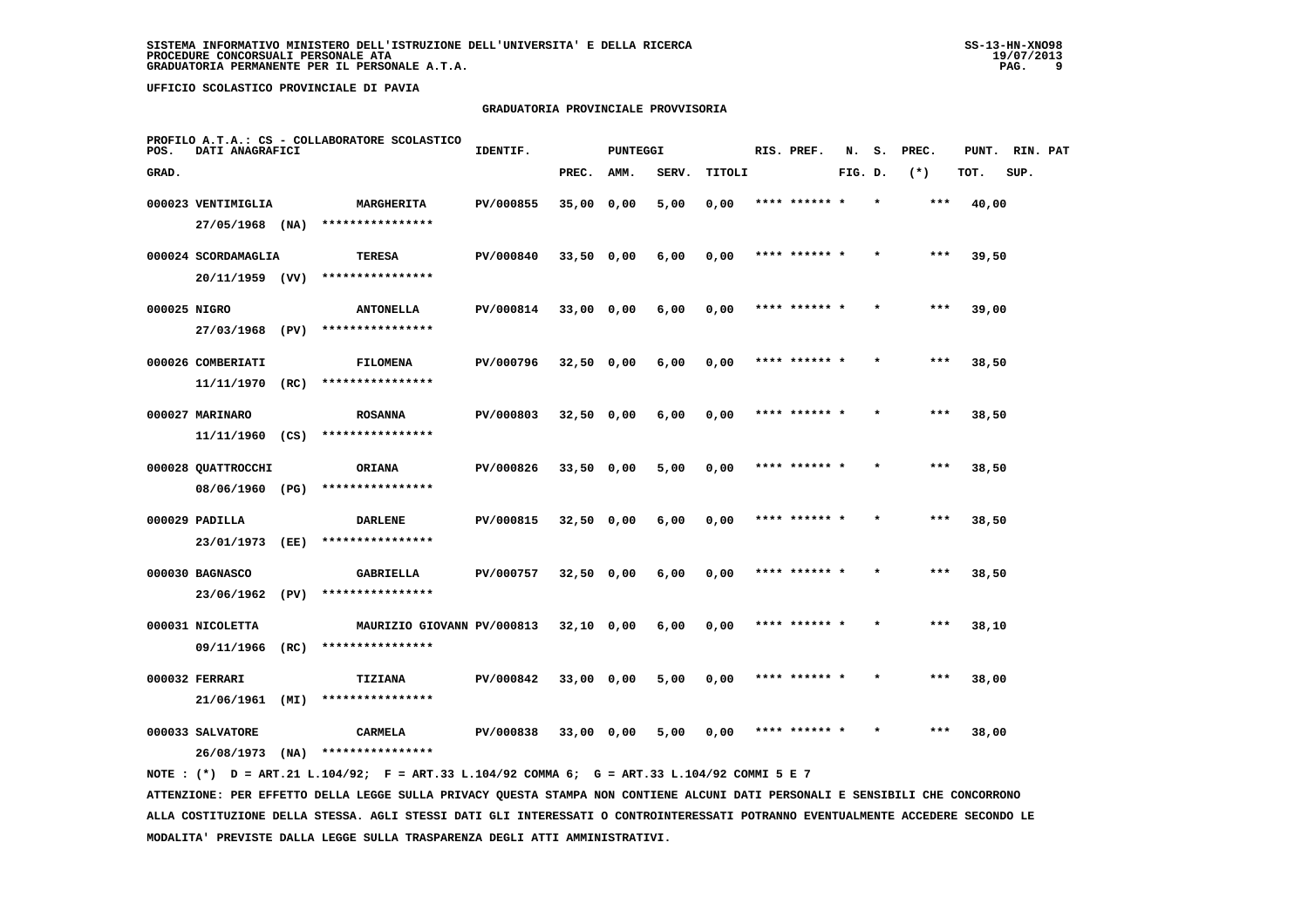## **GRADUATORIA PROVINCIALE PROVVISORIA**

| POS.         | DATI ANAGRAFICI                       |      | PROFILO A.T.A.: CS - COLLABORATORE SCOLASTICO  | IDENTIF.  |              | PUNTEGGI |       |        | RIS. PREF.    | N.      | s. | PREC.  | PUNT. | RIN. PAT |  |
|--------------|---------------------------------------|------|------------------------------------------------|-----------|--------------|----------|-------|--------|---------------|---------|----|--------|-------|----------|--|
| GRAD.        |                                       |      |                                                |           | PREC.        | AMM.     | SERV. | TITOLI |               | FIG. D. |    | $(* )$ | TOT.  | SUP.     |  |
|              | 000034 MANTELLI<br>23/03/1967         | (PV) | <b>SABRINA</b><br>****************             | PV/000802 | 32,00 0,00   |          | 6,00  | 0,00   |               |         |    | ***    | 38,00 |          |  |
|              | 000035 SANDOLINI<br>22/05/1958        | (PV) | TIZIANA<br>****************                    | PV/000843 | 32,00 0,00   |          | 6,00  | 0,00   | **** ****** * |         |    | $***$  | 38,00 |          |  |
|              | 000036 CARUSO<br>09/04/1966           | (PV) | <b>FRANCESCA</b><br>****************           | PV/000768 | $31,70$ 0,00 |          | 6,00  | 0,00   | **** ****** * |         |    | ***    | 37,70 |          |  |
|              | 000037 DI VARA<br>10/11/1963          | (CL) | <b>FRANCESCA</b><br>****************           | PV/000779 | 31,65 0,00   |          | 6,00  | 0,00   | **** ****** * |         |    | $***$  | 37,65 |          |  |
|              | 000038 SALERNO<br>02/03/1958          | (RG) | NUNZIO<br>****************                     | PV/000828 | $31,50$ 0,00 |          | 6,00  | 0,00   | **** ****** * |         |    | $***$  | 37,50 |          |  |
|              | 000039 ESPOSITO<br>$01/10/1974$ (CS)  |      | ANNA<br>****************                       | PV/000781 | $31,50$ 0,00 |          | 6,00  | 0,00   | **** ****** * |         |    | ***    | 37,50 |          |  |
| 000040 GIOIA | 18/03/1971 (PV)                       |      | CLAUDIA CRISTINA PV/000788<br>**************** |           | 31,50 0,00   |          | 6,00  | 0,00   | **** ****** * |         |    | $***$  | 37,50 |          |  |
|              | 000041 PECORELLA<br>26/05/1970 (CL)   |      | MAURIZIO<br>****************                   | PV/000818 | $31,50$ 0,00 |          | 6,00  | 0,00   | **** ******   |         |    | ***    | 37,50 |          |  |
|              | 000042 CICCAGLIONE<br>16/12/1969 (EE) |      | MARIA LETIZIA<br>****************              | PV/000773 | $31,50$ 0,00 |          | 6,00  | 0,00   | **** ****** * |         |    | $***$  | 37,50 |          |  |
|              | 000043 PIZZATA<br>07/06/1965          | (RC) | <b>ANTONIA</b><br>****************             | PV/000821 | 31,50 0,00   |          | 6,00  | 0,00   | **** ****** * |         |    | $***$  | 37,50 |          |  |
|              | 000044 CICERO<br>01/01/1965           | (EN) | ANNA<br>****************                       | PV/000774 | $32,22$ 0,00 |          | 5,00  | 0,00   |               |         |    | ***    | 37,22 |          |  |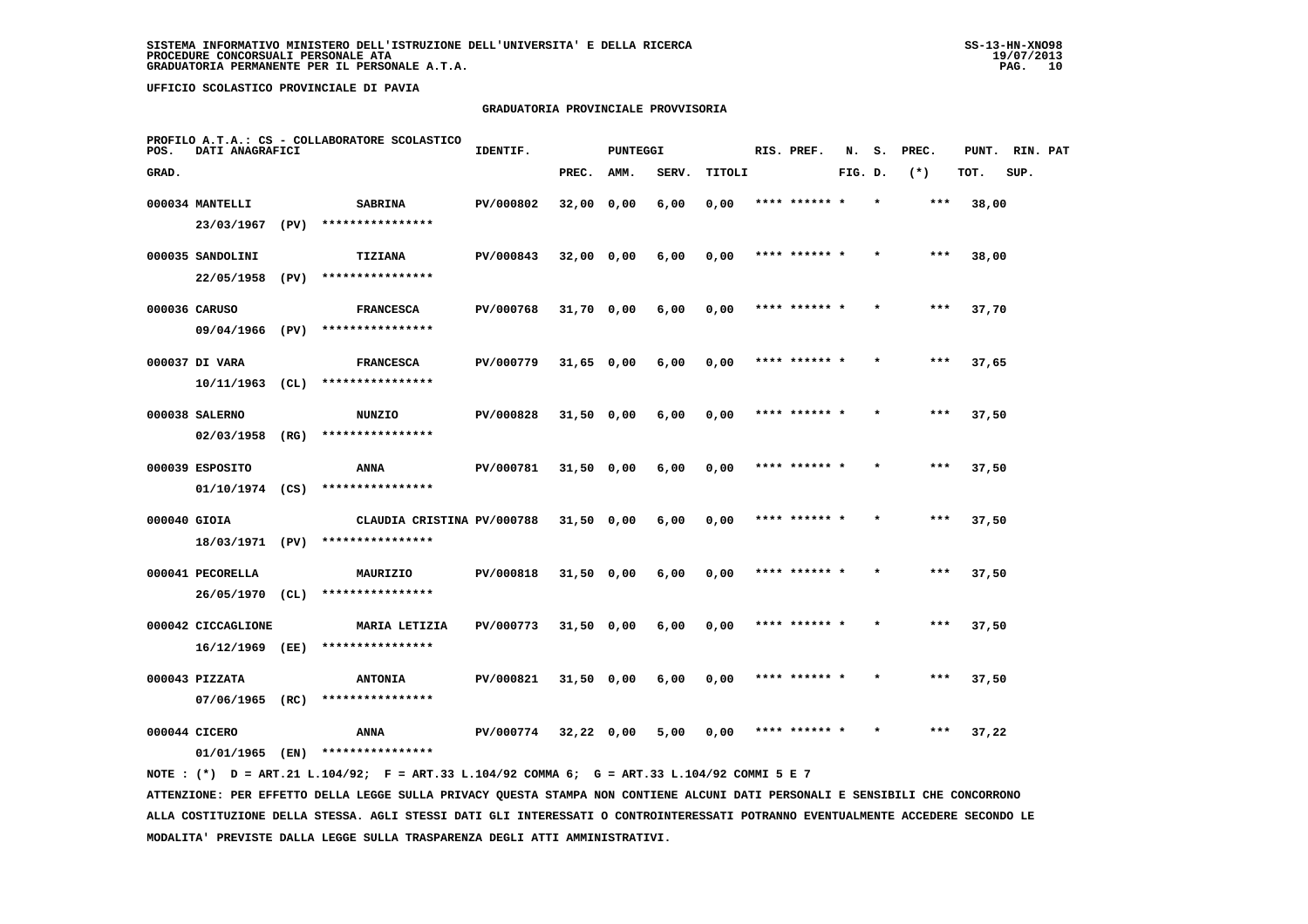## **GRADUATORIA PROVINCIALE PROVVISORIA**

| POS.         | DATI ANAGRAFICI                             |              | PROFILO A.T.A.: CS - COLLABORATORE SCOLASTICO  | IDENTIF.  |              | PUNTEGGI |       |        | RIS. PREF.    | N.      | s.      | PREC. | PUNT. | RIN. PAT |  |
|--------------|---------------------------------------------|--------------|------------------------------------------------|-----------|--------------|----------|-------|--------|---------------|---------|---------|-------|-------|----------|--|
| GRAD.        |                                             |              |                                                |           | PREC.        | AMM.     | SERV. | TITOLI |               | FIG. D. |         | $(*)$ | TOT.  | SUP.     |  |
| 000045 ROMEO | 22/02/1975 (PV)                             |              | <b>SIMONA</b><br>****************              | PV/000833 | 32,00 0,00   |          | 5,00  | 0,00   | **** ******   |         |         | $***$ | 37,00 |          |  |
|              | 000046 GARIANI<br>21/03/1972                | (CZ)         | GIULIANA<br>****************                   | PV/000785 | 32,00 0,00   |          | 5,00  | 0,00   | **** ****** * |         |         | $***$ | 37,00 |          |  |
|              | 000047 SORRENTINO                           |              | <b>ANNA</b><br>****************                | PV/000827 | 32,00 0,00   |          | 5,00  | 0,00   | **** ****** * |         | $\star$ | $***$ | 37,00 |          |  |
|              | 14/11/1971<br>000048 RISPOLI                | (NA)         | <b>GRAZIA</b><br>****************              | PV/000835 | 32,00 0,00   |          | 5,00  | 0,00   | **** ****** * |         |         | $***$ | 37,00 |          |  |
|              | 28/05/1969<br>000049 ZARLENGA<br>06/07/1955 | (SA)<br>(AV) | MARIA GIUSEPPINA PV/000847<br>**************** |           | $31,00$ 0,00 |          | 6,00  | 0,00   | **** ****** * |         |         | $***$ | 37,00 |          |  |
|              | 000050 MARANO                               |              | <b>GIUSEPPA</b><br>****************            | PV/000801 | 31,00 0,00   |          | 6,00  | 0,00   | **** ****** * |         |         | $***$ | 37,00 |          |  |
|              | 14/10/1948<br>000051 CASTIGLIONE            | (PA)         | <b>GIUSEPPE</b><br>****************            | PV/000769 | 32,00 0,00   |          | 5,00  | 0,00   | **** ******   |         |         | ***   | 37,00 |          |  |
|              | 28/08/1977 (CS)<br>000052 MESSINA           |              | <b>MARIA ROSA</b>                              | PV/000809 | 31,00 0,00   |          | 6,00  | 0,00   | **** ****** * |         |         | ***   | 37,00 |          |  |
| 000053 PALMA | 18/08/1968                                  | (RC)         | ****************<br><b>PASQUALINA</b>          | PV/000816 | 32,00 0,00   |          | 5,00  | 0,00   | **** ****** * |         |         | $***$ | 37,00 |          |  |
|              | 25/11/1952<br>000054 ERRICO                 | (NA)         | ****************<br>LUISELLA                   | PV/000780 | $30,00$ 0,00 |          | 6,00  | 0,00   | **** ****** * |         |         | ***   | 36,00 |          |  |
|              | 08/12/1963<br>000055 MANGIONE               | (CZ)         | ****************<br><b>MARIA</b>               | PV/000800 | 30,00 0,00   |          | 6,00  | 0,00   | **** ****** * |         |         | ***   | 36,00 |          |  |
|              | 14/02/1973                                  | (CL)         | ****************                               |           |              |          |       |        |               |         |         |       |       |          |  |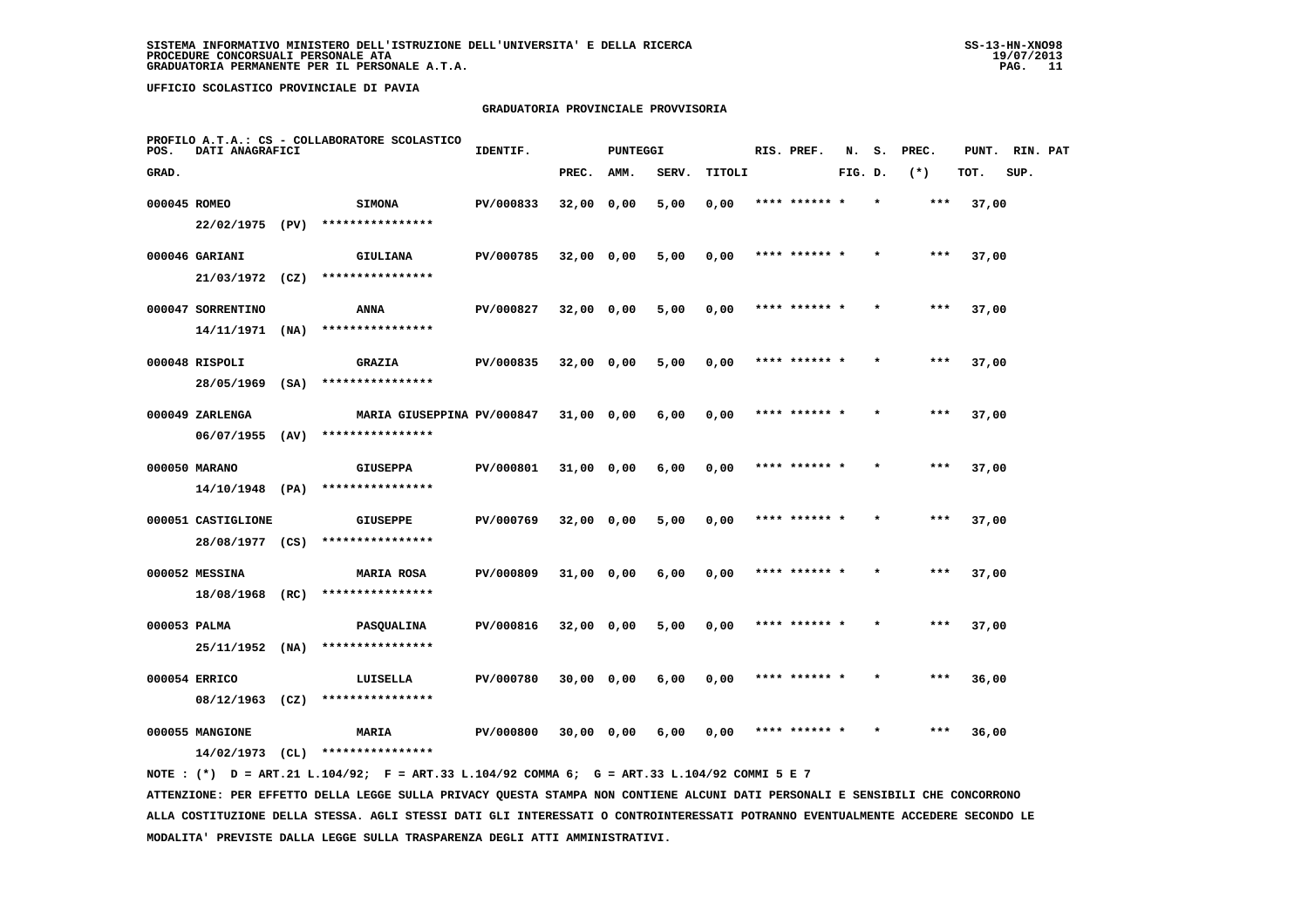## **GRADUATORIA PROVINCIALE PROVVISORIA**

| POS.  | DATI ANAGRAFICI    |      | PROFILO A.T.A.: CS - COLLABORATORE SCOLASTICO | IDENTIF.  |              | <b>PUNTEGGI</b> |       |        | RIS. PREF.    | N.      | s.      | PREC. | PUNT. | RIN. PAT |  |
|-------|--------------------|------|-----------------------------------------------|-----------|--------------|-----------------|-------|--------|---------------|---------|---------|-------|-------|----------|--|
| GRAD. |                    |      |                                               |           | PREC.        | AMM.            | SERV. | TITOLI |               | FIG. D. |         | $(*)$ | TOT.  | SUP.     |  |
|       | 000056 TIBOLLO     |      | <b>CONCETTA</b>                               | PV/000898 | 29,75 0,00   |                 | 6,00  | 0,00   | **** ****** * |         | $\star$ | ***   | 35,75 |          |  |
|       | 07/03/1961 (PV)    |      | ****************                              |           |              |                 |       |        |               |         |         |       |       |          |  |
|       | 000057 VIGNATI     |      | CARLA LUISA RAFF PV/000902                    |           | 29,50 0,00   |                 | 6,00  | 0,00   | **** ****** * |         |         | ***   | 35,50 |          |  |
|       | 31/05/1967         | (PV) | ****************                              |           |              |                 |       |        |               |         |         |       |       |          |  |
|       | 000058 INTERLANDI  |      | VITO                                          | PV/000930 | 29,50 0,00   |                 | 6,00  | 0,00   | **** ****** * |         |         | ***   | 35,50 |          |  |
|       | 30/09/1954 (RG)    |      | ****************                              |           |              |                 |       |        |               |         |         |       |       |          |  |
|       | 000059 DEVECCHI    |      | PATRIZIA                                      | PV/000777 | $30,50$ 0,00 |                 | 5,00  | 0,00   | **** ****** * |         |         | ***   | 35,50 |          |  |
|       | 06/12/1964         | (PV) | ****************                              |           |              |                 |       |        |               |         |         |       |       |          |  |
|       | 000060 COSTANTINI  |      | <b>DORIANA</b>                                | PV/000870 | $29,50$ 0,00 |                 | 6,00  | 0,00   | **** ****** * |         |         | $***$ | 35,50 |          |  |
|       | 30/08/1957         | (TR) | ****************                              |           |              |                 |       |        |               |         |         |       |       |          |  |
|       | 000061 CARNEVALE   |      | <b>GIUSEPPE</b>                               | PV/000866 | $29,50$ 0,00 |                 | 6,00  | 0,00   | **** ****** * |         |         | $***$ | 35,50 |          |  |
|       | $18/02/1965$ (CS)  |      | ****************                              |           |              |                 |       |        |               |         |         |       |       |          |  |
|       | 000062 PASSALACQUA |      | <b>ROSINA</b>                                 | PV/000844 | $30,20$ 0,00 |                 | 5,00  | 0,00   | **** ****** * |         |         | ***   | 35,20 |          |  |
|       | $06/07/1968$ (CS)  |      | ****************                              |           |              |                 |       |        |               |         |         |       |       |          |  |
|       | 000063 BESANA      |      | <b>PAOLA</b>                                  | PV/000762 | 30,00 0,00   |                 | 5,00  | 0,00   |               |         |         | ***   | 35,00 |          |  |
|       | $01/01/1962$ (MI)  |      | ****************                              |           |              |                 |       |        |               |         |         |       |       |          |  |
|       | 000064 PISANI      |      | <b>MIRELLA</b>                                | PV/000888 | 29,00 0,00   |                 | 6,00  | 0,00   | **** ****** * |         |         | ***   | 35,00 |          |  |
|       | 30/01/1954 (PC)    |      | ****************                              |           |              |                 |       |        |               |         |         |       |       |          |  |
|       | 000065 NICOLA      |      | <b>SIMONETTA</b>                              | PV/000882 | 28,50 0,00   |                 | 6,00  | 0,00   | **** ****** * |         |         | ***   | 34,50 |          |  |
|       | 05/06/1969         | (PV) | ****************                              |           |              |                 |       |        |               |         |         |       |       |          |  |
|       | 000066 TAMAGNI     |      | GRAZIELLA                                     | PV/000897 | 28,50 0,00   |                 | 6,00  | 0,00   | **** ****** * |         |         | ***   | 34,50 |          |  |
|       | 08/05/1966 (PC)    |      | ****************                              |           |              |                 |       |        |               |         |         |       |       |          |  |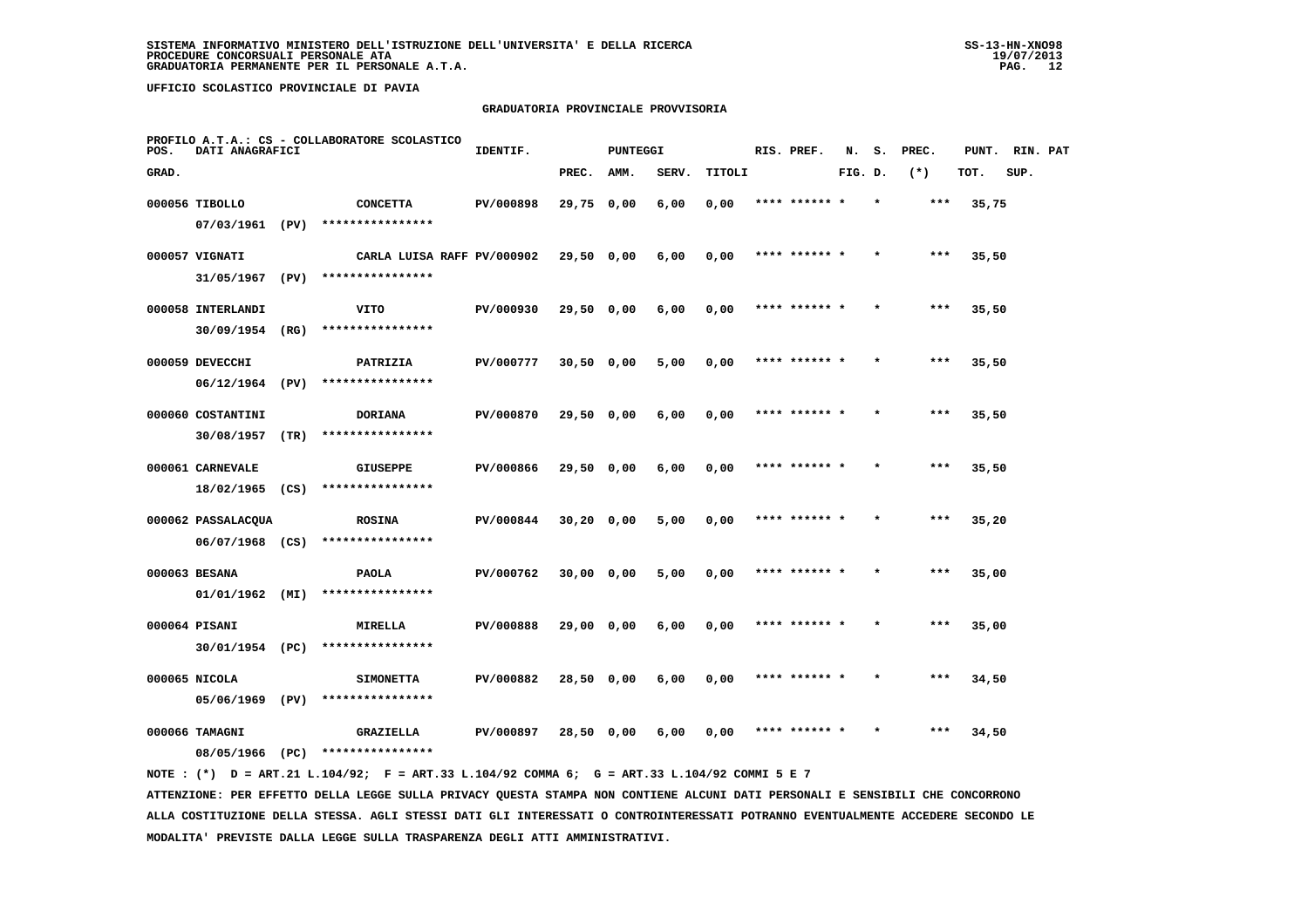## **GRADUATORIA PROVINCIALE PROVVISORIA**

| POS.         | DATI ANAGRAFICI                     |      | PROFILO A.T.A.: CS - COLLABORATORE SCOLASTICO | IDENTIF.  |            | PUNTEGGI |       |        | RIS. PREF.    | N.      | s.      | PREC. | PUNT. | RIN. PAT |  |
|--------------|-------------------------------------|------|-----------------------------------------------|-----------|------------|----------|-------|--------|---------------|---------|---------|-------|-------|----------|--|
| GRAD.        |                                     |      |                                               |           | PREC.      | AMM.     | SERV. | TITOLI |               | FIG. D. |         | $(*)$ | TOT.  | SUP.     |  |
|              | 000067 GRANITO                      |      | <b>PAOLA</b>                                  | PV/000789 | 30,00 0,00 |          | 4,50  | 0,00   | **** ******   |         |         | $***$ | 34,50 |          |  |
|              | 13/01/1969                          | (PV) | ****************                              |           |            |          |       |        |               |         |         |       |       |          |  |
|              | 000068 DI BIASE                     |      | <b>ROSARIA</b>                                | PV/000871 | 29,00 0,00 |          | 5,50  | 0,00   | **** ****** * |         |         | $***$ | 34,50 |          |  |
|              | 21/02/1953                          | (BA) | ****************                              |           |            |          |       |        |               |         |         |       |       |          |  |
|              | 000069 GAUDINO                      |      | <b>GIUSEPPE</b>                               | PV/000876 | 29,10 0,00 |          | 5,00  | 0,00   | **** ****** * |         | $\star$ | $***$ | 34,10 |          |  |
|              | 24/07/1960                          | (CE) | ****************                              |           |            |          |       |        |               |         |         |       |       |          |  |
|              | 000070 ROSCALLA                     |      | <b>ANTONELLA</b>                              | PV/000831 | 29,00 0,00 |          | 5,00  | 0,00   | **** ****** * |         |         | $***$ | 34,00 |          |  |
|              | 30/01/1960 (PV)                     |      | ****************                              |           |            |          |       |        |               |         |         |       |       |          |  |
|              | 000071 PENDOLA                      |      | <b>ROSETTA</b>                                | PV/000887 | 28,50 0,00 |          | 5,50  | 0,00   | **** ****** * |         |         | $***$ | 34,00 |          |  |
|              | 08/07/1968                          | (PV) | ****************                              |           |            |          |       |        |               |         |         |       |       |          |  |
|              | 000072 DI TUCCIO                    |      | <b>INCORONATA</b>                             | PV/000872 | 28,00 0,00 |          | 6,00  | 0,00   | **** ****** * |         | $\star$ | $***$ | 34,00 |          |  |
|              | 06/12/1962                          | (FG) | ****************                              |           |            |          |       |        |               |         |         |       |       |          |  |
| 000073 FORTE |                                     |      | IOLANDA                                       | PV/000875 | 28,00 0,00 |          | 5,00  | 0,00   |               |         |         | ***   | 33,00 |          |  |
|              | 15/07/1969                          | (SA) | ****************                              |           |            |          |       |        |               |         |         |       |       |          |  |
|              | 000074 BERGANTIN                    |      | <b>FRANCA</b><br>****************             | PV/000862 | 27,65 0,00 |          | 5,00  | 0,00   | **** ****** * |         |         | $***$ | 32,65 |          |  |
|              | 18/03/1964 (PV)                     |      |                                               |           |            |          |       |        |               |         |         |       |       |          |  |
| 000075 COSI  |                                     |      | <b>CRISTOFORO</b><br>****************         | PV/000868 | 28,10 0,00 |          | 4,50  | 0,00   | **** ****** * |         |         | $***$ | 32,60 |          |  |
|              | 05/03/1963                          | (LE) |                                               |           |            |          |       |        |               |         |         |       |       |          |  |
|              | 000076 MAMMOLITI<br>29/08/1952 (RC) |      | <b>ROSA</b><br>****************               | PV/000799 | 27,50 0,00 |          | 4,50  | 0,00   | **** ****** * |         |         | $***$ | 32,00 |          |  |
|              |                                     |      |                                               |           |            |          |       |        |               |         |         |       |       |          |  |
| 000077 ZARRA | 22/11/1966                          | (NA) | <b>ROSARIA</b><br>****************            | PV/000920 | 26,50 0,00 |          | 5,00  | 0,00   |               |         |         | ***   | 31,50 |          |  |
|              |                                     |      |                                               |           |            |          |       |        |               |         |         |       |       |          |  |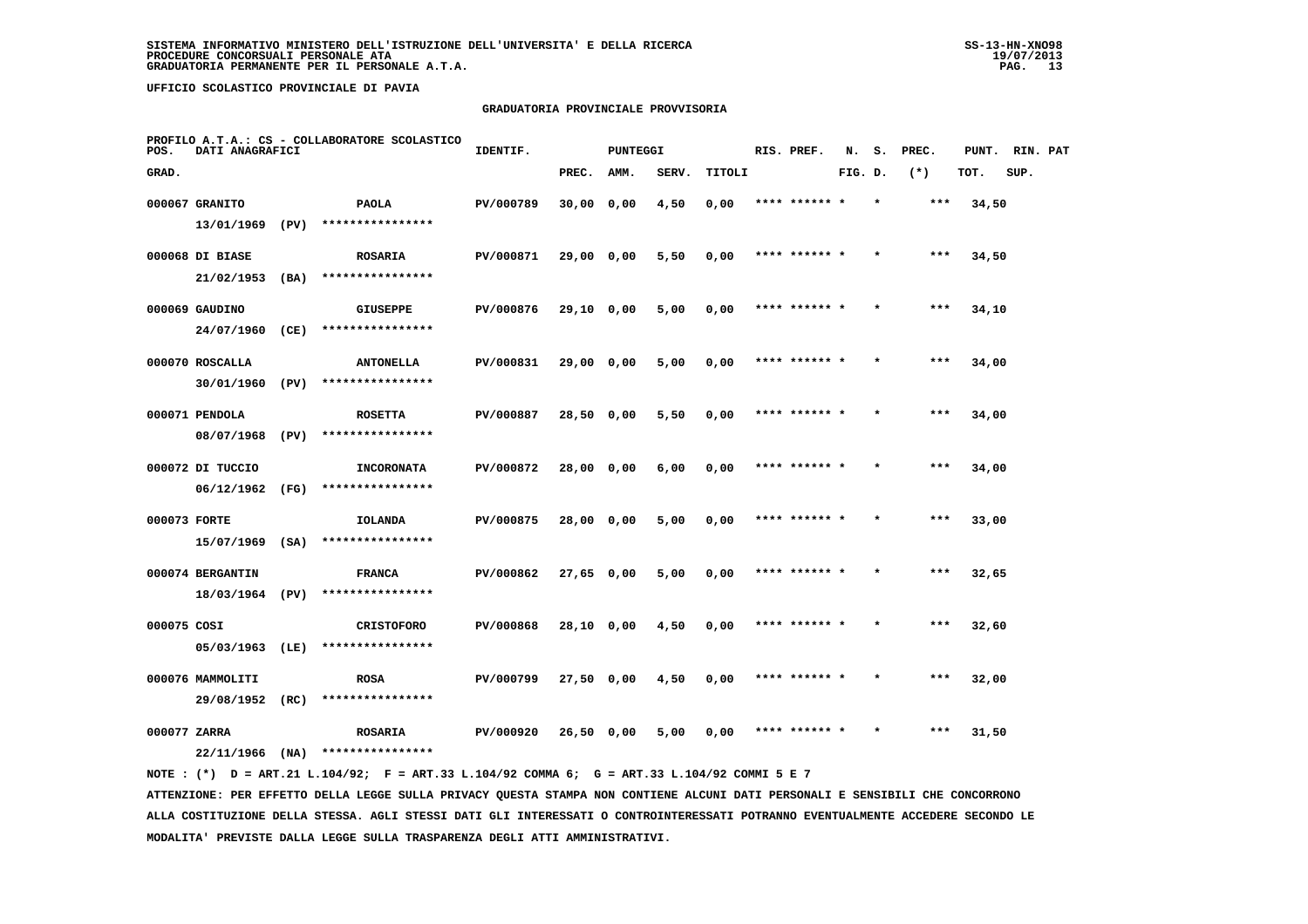## **GRADUATORIA PROVINCIALE PROVVISORIA**

| POS.         | DATI ANAGRAFICI              |      | PROFILO A.T.A.: CS - COLLABORATORE SCOLASTICO | IDENTIF.  |              | <b>PUNTEGGI</b> |       |        | RIS. PREF.    | N.      | s. | PREC. | PUNT. | RIN. PAT |  |
|--------------|------------------------------|------|-----------------------------------------------|-----------|--------------|-----------------|-------|--------|---------------|---------|----|-------|-------|----------|--|
| GRAD.        |                              |      |                                               |           | PREC.        | AMM.            | SERV. | TITOLI |               | FIG. D. |    | $(*)$ | TOT.  | SUP.     |  |
|              | 000078 GIUNTA                |      | ANNA MARIA                                    | PV/000877 | 27,00 0,00   |                 | 4,50  | 0,00   | **** ****** * |         |    | ***   | 31,50 |          |  |
|              | 15/10/1967                   | (EN) | ****************                              |           |              |                 |       |        |               |         |    |       |       |          |  |
|              | 000079 DEALBERTI             |      | CLAUDIA                                       | PV/000559 | 31,28 0,00   |                 | 0,00  | 0,00   | **** ****** * |         |    | ***   | 31,28 |          |  |
|              | 22/02/1964 (PV)              |      | ****************                              |           |              |                 |       |        |               |         |    |       |       |          |  |
| 000080 PEZZA |                              |      | <b>NADIA</b>                                  | PV/000819 | $27,50$ 0,00 |                 | 3,50  | 0,00   | **** ****** * |         |    | $***$ | 31,00 |          |  |
|              | 05/09/1965 (PV)              |      | ****************                              |           |              |                 |       |        |               |         |    |       |       |          |  |
|              | 000081 MANGIACAPRA           |      | IMMACOLATA                                    | PV/000878 | 26,00 0,00   |                 | 4,50  | 0,00   | **** ****** * |         |    | ***   | 30,50 |          |  |
|              | 16/08/1978                   | (MA) | ****************                              |           |              |                 |       |        |               |         |    |       |       |          |  |
|              | 000082 ACQUAVIVA             |      | <b>VINCENZA</b>                               | PV/000860 | 26,50 0,00   |                 | 4,00  | 0,00   | **** ****** * |         |    | ***   | 30,50 |          |  |
|              | 29/03/1968                   | (BA) | ****************                              |           |              |                 |       |        |               |         |    |       |       |          |  |
|              | 000083 SERCIA                |      | <b>GALILEO</b>                                | PV/000894 | $26,10$ 0,00 |                 | 4,00  | 0,00   | **** ****** * |         |    | $***$ | 30,10 |          |  |
|              | 29/06/1959 (PV)              |      | ****************                              |           |              |                 |       |        |               |         |    |       |       |          |  |
|              | 000084 USUELLI               |      | <b>BRUNELLA</b>                               | PV/000899 | 25,50 0,00   |                 | 4,50  | 0,00   | **** ****** * |         |    | $***$ | 30,00 |          |  |
|              | 23/07/1961                   | (PV) | ****************                              |           |              |                 |       |        |               |         |    |       |       |          |  |
|              | 000085 BENVEGNA              |      | FILIPPO<br>****************                   | PV/000760 | 26,50 0,00   |                 | 3,00  | 0,00   | **** ****** * |         |    | ***   | 29,50 |          |  |
|              | 12/01/1949                   | (PA) |                                               |           |              |                 |       |        |               |         |    |       |       |          |  |
|              | 000086 PIZZOCARO             |      | <b>ISABELLA</b><br>****************           | PV/000889 | $26,50$ 0,00 |                 | 2,60  | 0,00   | **** ****** * |         |    | $***$ | 29,10 |          |  |
|              | 11/11/1959                   | (PV) |                                               |           |              |                 |       |        |               |         |    |       |       |          |  |
|              | 000087 RAMUNDO<br>31/10/1982 | (CS) | <b>ROSSELLA</b><br>****************           | PV/000909 | 25,00 0,00   |                 | 4,00  | 0,00   | **** ****** * |         |    | $***$ | 29,00 |          |  |
|              |                              |      |                                               |           |              |                 |       |        |               |         |    |       |       |          |  |
|              | 000088 SOTTOCORNO            |      | <b>ANNALISA</b><br>****************           | PV/000896 | 25,00 0,00   |                 | 4,00  | 0,00   | **** ****** * |         |    | ***   | 29,00 |          |  |
|              | $02/11/1978$ (PV)            |      |                                               |           |              |                 |       |        |               |         |    |       |       |          |  |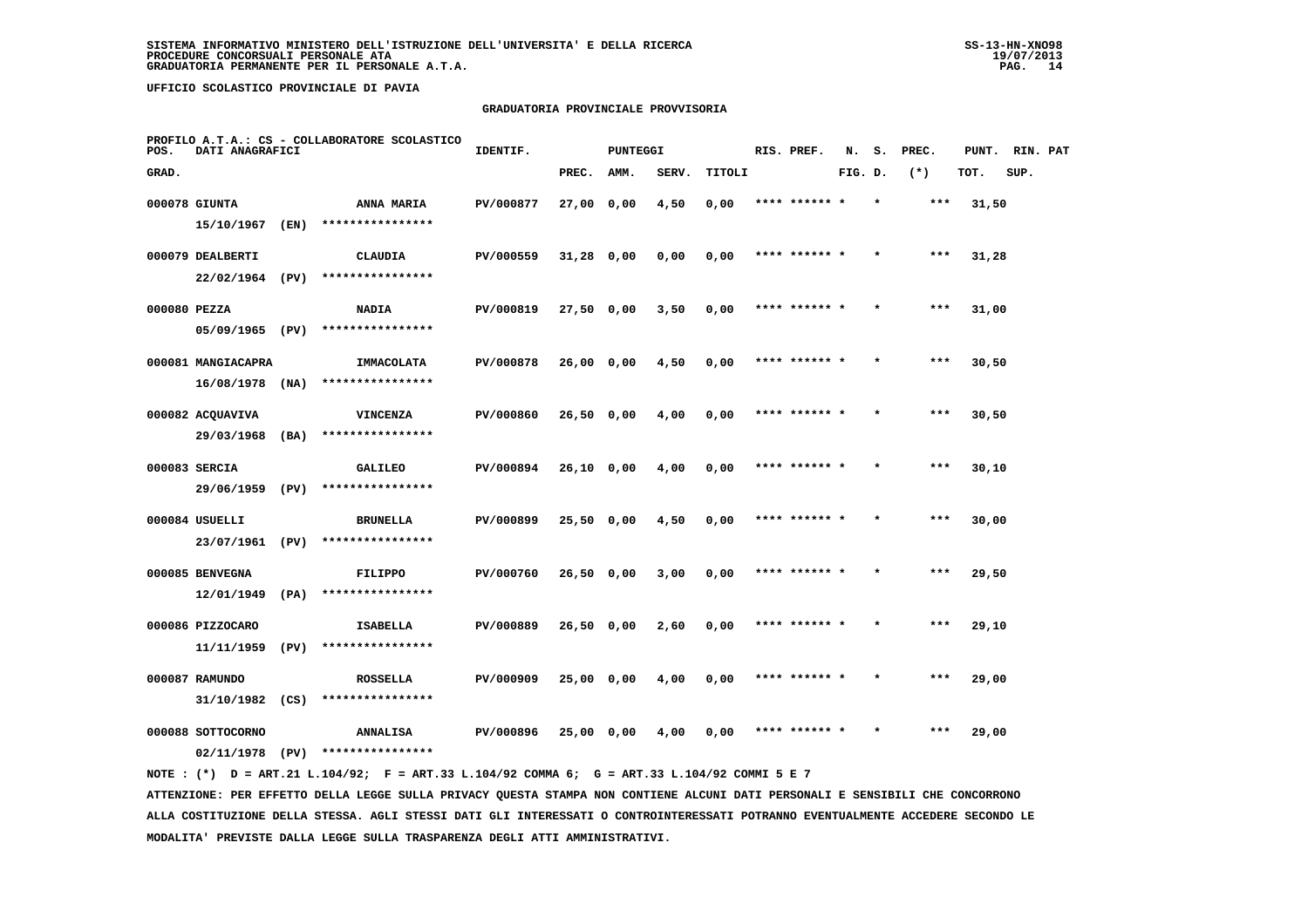## **GRADUATORIA PROVINCIALE PROVVISORIA**

| POS.         | DATI ANAGRAFICI  |      | PROFILO A.T.A.: CS - COLLABORATORE SCOLASTICO | IDENTIF.  |              | <b>PUNTEGGI</b> |       |        | RIS. PREF.    | N.      | s.      | PREC. | PUNT. | RIN. PAT |  |
|--------------|------------------|------|-----------------------------------------------|-----------|--------------|-----------------|-------|--------|---------------|---------|---------|-------|-------|----------|--|
| GRAD.        |                  |      |                                               |           | PREC.        | AMM.            | SERV. | TITOLI |               | FIG. D. |         | $(*)$ | TOT.  | SUP.     |  |
|              | 000089 SCARIONI  |      | <b>SABINA</b>                                 | PV/000892 | 24,50 0,00   |                 | 4,50  | 0,00   | **** ****** * |         |         | $***$ | 29,00 |          |  |
|              | 25/08/1974 (PV)  |      | ****************                              |           |              |                 |       |        |               |         |         |       |       |          |  |
|              | 000090 COSTANZO  |      | <b>SANDRA</b>                                 | PV/000931 | 24,50 0,00   |                 | 4,50  | 0,00   | **** ****** * |         |         | ***   | 29,00 |          |  |
|              | 22/01/1965 (CH)  |      | ****************                              |           |              |                 |       |        |               |         |         |       |       |          |  |
|              | 000091 CELARIO   |      | PIERANGELA                                    | PV/000867 | $26,50$ 0,00 |                 | 2,50  | 0,00   | **** ****** * |         |         | $***$ | 29,00 |          |  |
|              | 04/10/1960 (PV)  |      | ****************                              |           |              |                 |       |        |               |         |         |       |       |          |  |
| 000092 SERRA |                  |      | PIERANGELA                                    | PV/000895 | 26,50 0,00   |                 | 2,50  | 0,00   | **** ****** * |         | $\star$ | $***$ | 29,00 |          |  |
|              | 20/12/1955       | (PV) | ****************                              |           |              |                 |       |        |               |         |         |       |       |          |  |
|              | 000093 GARGIULO  |      | <b>KATIUSCIA</b>                              | PV/000883 | $24,00$ 0,00 |                 | 4,50  | 0,00   | **** ****** * |         |         | $***$ | 28,50 |          |  |
|              | 12/11/1976 (PV)  |      | ****************                              |           |              |                 |       |        |               |         |         |       |       |          |  |
|              | 000094 GRAMAGLIA |      | <b>RITA</b>                                   | PV/000944 | 24,50 0,00   |                 | 4,00  | 0,00   | **** ****** * |         |         | $***$ | 28,50 |          |  |
|              | 21/02/1976       | (AG) | ****************                              |           |              |                 |       |        |               |         |         |       |       |          |  |
|              | 000095 LO IACONO |      | ANNA MARIA                                    | PV/000971 | 23,00 0,00   |                 | 5,50  | 0,00   | **** ****** * |         |         | $***$ | 28,50 |          |  |
|              | 19/01/1969       | (PA) | ****************                              |           |              |                 |       |        |               |         |         |       |       |          |  |
|              | 000096 ZACCARIA  |      | MARZIA                                        | PV/000905 | 24,00 0,00   |                 | 4,50  | 0,00   | **** ****** * |         |         | ***   | 28,50 |          |  |
|              | 14/05/1966       | (MI) | ****************                              |           |              |                 |       |        |               |         |         |       |       |          |  |
|              | 000097 PEDALA'   |      | <b>ROSA</b>                                   | PV/000107 | 28,13 0,00   |                 | 0,00  | 0,00   | **** ****** * |         |         | $***$ | 28,13 |          |  |
|              | 30/08/1963       | (PV) | ****************                              |           |              |                 |       |        |               |         |         |       |       |          |  |
| 000098 COSTA |                  |      | <b>ANTONIETTA</b>                             | PV/000869 | 24,00 0,00   |                 | 4,00  | 0,00   | **** ****** * |         |         | $***$ | 28,00 |          |  |
|              | 21/01/1963 (VV)  |      | ****************                              |           |              |                 |       |        |               |         |         |       |       |          |  |
|              | 000099 CORTESI   |      | MARIO RAFFAELE                                | PV/000963 | 23,00 0,00   |                 | 5,00  | 0,00   | **** ****** * |         |         | ***   | 28,00 |          |  |
|              | 24/10/1967       | (PV) | ****************                              |           |              |                 |       |        |               |         |         |       |       |          |  |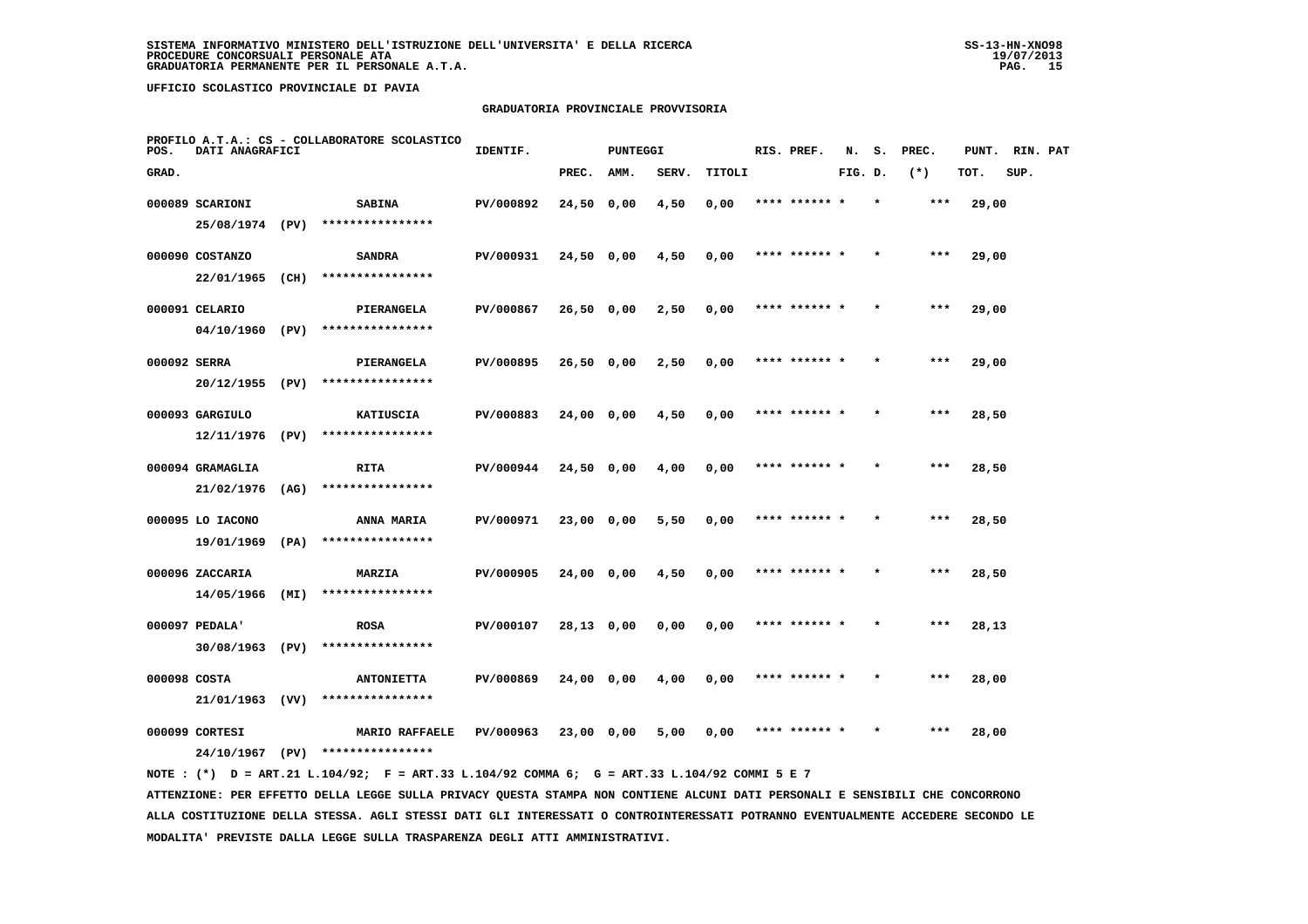## **GRADUATORIA PROVINCIALE PROVVISORIA**

| POS.         | DATI ANAGRAFICI                    |      | PROFILO A.T.A.: CS - COLLABORATORE SCOLASTICO | IDENTIF.  |              | PUNTEGGI |       |        | RIS. PREF.    | N.      | s. | PREC. | PUNT. | RIN. PAT |  |
|--------------|------------------------------------|------|-----------------------------------------------|-----------|--------------|----------|-------|--------|---------------|---------|----|-------|-------|----------|--|
| GRAD.        |                                    |      |                                               |           | PREC.        | AMM.     | SERV. | TITOLI |               | FIG. D. |    | $(*)$ | TOT.  | SUP.     |  |
|              | 000100 BAZZINI                     |      | <b>MARINELLA</b>                              | PV/000959 | $23,00$ 0,00 |          | 5,00  | 0,00   | **** ****** * |         |    | ***   | 28,00 |          |  |
|              | 24/11/1957 (PV)                    |      | ****************                              |           |              |          |       |        |               |         |    |       |       |          |  |
|              | 000101 PIZZAMIGLIO                 |      | <b>STEFANIA</b>                               | PV/000383 | 28,00 0,00   |          | 0,00  | 0,00   | **** ****** * |         |    | $***$ | 28,00 |          |  |
|              | 18/05/1956 (PV)                    |      | ****************                              |           |              |          |       |        |               |         |    |       |       |          |  |
| 000102 CALVI |                                    |      | <b>MARIA GRAZIA</b>                           | PV/000864 | 24,00 0,00   |          | 3,50  | 0,00   | **** ****** * |         |    | ***   | 27,50 |          |  |
|              | 05/03/1963                         | (PV) | ****************                              |           |              |          |       |        |               |         |    |       |       |          |  |
|              | 000103 ZOPPETTI                    |      | PATRIZIA                                      | PV/000907 | 23,95 0,00   |          | 3,50  | 0,00   | **** ****** * |         |    | $***$ | 27,45 |          |  |
|              | 14/10/1956 (PV)                    |      | ****************                              |           |              |          |       |        |               |         |    |       |       |          |  |
| 000104 VIOLA |                                    |      | TIZIANA                                       | PV/000849 | $23,50$ 0,00 |          | 2,50  | 0,00   | **** ****** * |         |    | $***$ | 26,00 |          |  |
|              | $12/07/1969$ (TO)                  |      | ****************                              |           |              |          |       |        |               |         |    |       |       |          |  |
| 000105 VENTO |                                    |      | <b>MARIA</b>                                  | PV/000908 | 23,00 0,00   |          | 3,00  | 0,00   | **** ****** * |         |    | $***$ | 26,00 |          |  |
|              | 11/04/1965                         | (ME) | ****************                              |           |              |          |       |        |               |         |    |       |       |          |  |
| 000106 CALVI |                                    |      | MONICA                                        | PV/000954 | 22,05 0,00   |          | 3,50  | 0,00   | **** ******   |         |    | ***   | 25,55 |          |  |
|              | 11/02/1966 (PV)                    |      | ****************                              |           |              |          |       |        |               |         |    |       |       |          |  |
|              | 000107 FIOCCO                      |      | <b>NADIA</b>                                  | PV/000874 | 22,00 0,00   |          | 3,50  | 0,00   | **** ****** * |         |    | $***$ | 25,50 |          |  |
|              | 05/01/1955                         | (VE) | ****************                              |           |              |          |       |        |               |         |    |       |       |          |  |
|              | 000108 FARETTA                     |      | <b>ANTONIA</b>                                | PV/000873 | 23,00 0,00   |          | 2,50  | 0,00   | **** ****** * |         |    | ***   | 25,50 |          |  |
|              | 20/07/1964 (PZ)                    |      | ****************                              |           |              |          |       |        |               |         |    |       |       |          |  |
|              | 000109 QUINCI                      |      | <b>IGNAZIA</b><br>****************            | PV/000974 | 21,50 0,00   |          | 4,00  | 0,00   | **** ****** * |         |    | $***$ | 25,50 |          |  |
|              | 09/01/1962 (TP)                    |      |                                               |           |              |          |       |        |               |         |    |       |       |          |  |
|              | 000110 ALOISE<br>$04/06/1962$ (CZ) |      | <b>AGAZIO</b><br>****************             | PV/000861 | 21,60 0,00   |          | 3,50  | 0,00   | **** ****** * |         |    | ***   | 25,10 |          |  |
|              |                                    |      |                                               |           |              |          |       |        |               |         |    |       |       |          |  |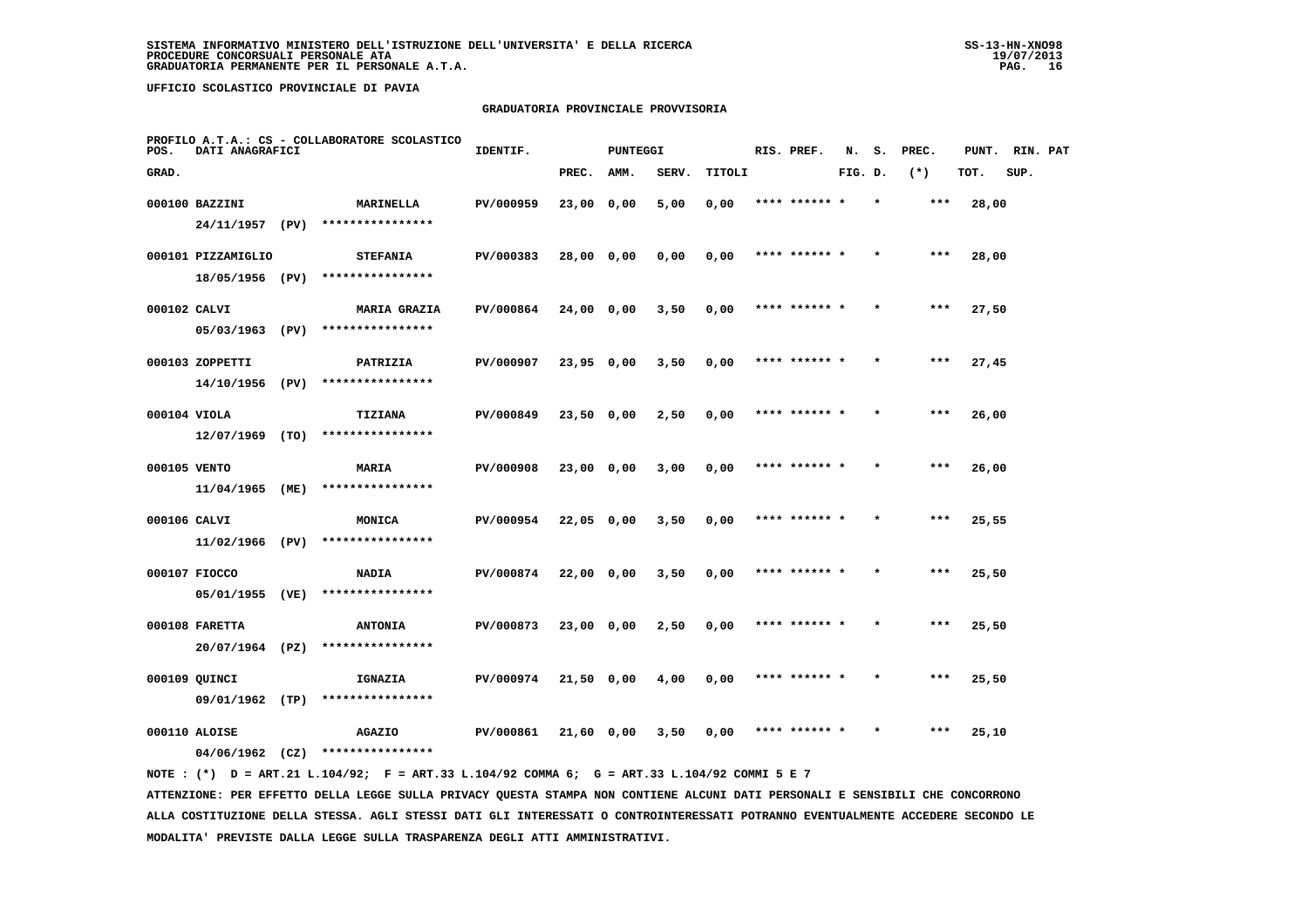## **GRADUATORIA PROVINCIALE PROVVISORIA**

| POS.         | DATI ANAGRAFICI    | PROFILO A.T.A.: CS - COLLABORATORE SCOLASTICO | IDENTIF.  |              | <b>PUNTEGGI</b> |       |        | RIS. PREF.    | N.      | s. | PREC. | PUNT. | RIN. PAT |  |
|--------------|--------------------|-----------------------------------------------|-----------|--------------|-----------------|-------|--------|---------------|---------|----|-------|-------|----------|--|
| GRAD.        |                    |                                               |           | PREC.        | <b>AMM.</b>     | SERV. | TITOLI |               | FIG. D. |    | $(*)$ | TOT.  | SUP.     |  |
|              | 000111 CHINNICI    | <b>FRANCA</b>                                 | PV/000772 | 25,00 0,00   |                 | 0,00  | 0,00   | **** ****** * |         |    | ***   | 25,00 |          |  |
|              | $14/07/1967$ (PA)  | ****************                              |           |              |                 |       |        |               |         |    |       |       |          |  |
|              | 000112 TRESPIDI    | <b>MORENA</b>                                 | PV/000978 | $21,00$ 0,00 |                 | 4,00  | 0,00   | **** ****** * |         |    | ***   | 25,00 |          |  |
|              | 08/08/1961 (PV)    | ****************                              |           |              |                 |       |        |               |         |    |       |       |          |  |
|              | 000113 REBOLINI    | <b>MARIA ROSA</b>                             | PV/000890 | 21,50 0,00   |                 | 3,00  | 0,00   | **** ****** * |         |    | ***   | 24,50 |          |  |
|              | 13/06/1969 (PC)    | ****************                              |           |              |                 |       |        |               |         |    |       |       |          |  |
|              | 000114 LIPARDI     | <b>ELENA</b>                                  | PV/000970 | 22,00 0,00   |                 | 2,50  | 0,00   | **** ****** * |         |    | ***   | 24,50 |          |  |
|              | 19/03/1964 (PV)    | ****************                              |           |              |                 |       |        |               |         |    |       |       |          |  |
|              | 000115 NACCARI     | <b>CATENA</b>                                 | PV/000881 | 21,00 0,00   |                 | 3,00  | 0,00   | **** ****** * |         |    | $***$ | 24,00 |          |  |
|              | $11/11/1977$ (VV)  | ****************                              |           |              |                 |       |        |               |         |    |       |       |          |  |
|              | 000116 GANDINI     | <b>FRANCA</b>                                 | PV/000945 | 21,00 0,00   |                 | 3,00  | 0,00   | **** ****** * |         |    | ***   | 24,00 |          |  |
|              | 18/01/1966 (VA)    | ****************                              |           |              |                 |       |        |               |         |    |       |       |          |  |
| 000117 ACETI |                    | <b>ANNAMARIA</b>                              | PV/000755 | 24,00 0,00   |                 | 0,00  | 0,00   | **** ****** * |         |    | $***$ | 24,00 |          |  |
|              | 23/07/1947 (PV)    | ****************                              |           |              |                 |       |        |               |         |    |       |       |          |  |
|              | 000118 BONFOCO     | <b>GRAZIANO</b>                               | PV/000942 | 19,50 0,00   |                 | 3,00  | 0,00   | **** ******   |         |    | ***   | 22,50 |          |  |
|              | 03/07/1956 (PV)    | ****************                              |           |              |                 |       |        |               |         |    |       |       |          |  |
|              | 000119 IAVARONE    | <b>SPERANZA</b>                               | PV/000924 | 20,00 0,00   |                 | 2,50  | 0,00   | **** ****** * |         |    | $***$ | 22,50 |          |  |
|              | 23/01/1961 (CE)    | ****************                              |           |              |                 |       |        |               |         |    |       |       |          |  |
|              | 000120 SCACCIANOCE | ANNA ELISABETTA PV/000957                     |           | 19,00 0,00   |                 | 3,50  | 0,00   | **** ****** * |         |    | ***   | 22,50 |          |  |
|              | 26/07/1973 (PV)    | ****************                              |           |              |                 |       |        |               |         |    |       |       |          |  |
|              | 000121 CAMPOLO     | <b>RAFFAELLA</b>                              | PV/000865 | 21,10 0,00   |                 | 1,00  | 0,00   | **** ****** * |         |    | ***   | 22,10 |          |  |
|              | 14/02/1963 (PV)    | ****************                              |           |              |                 |       |        |               |         |    |       |       |          |  |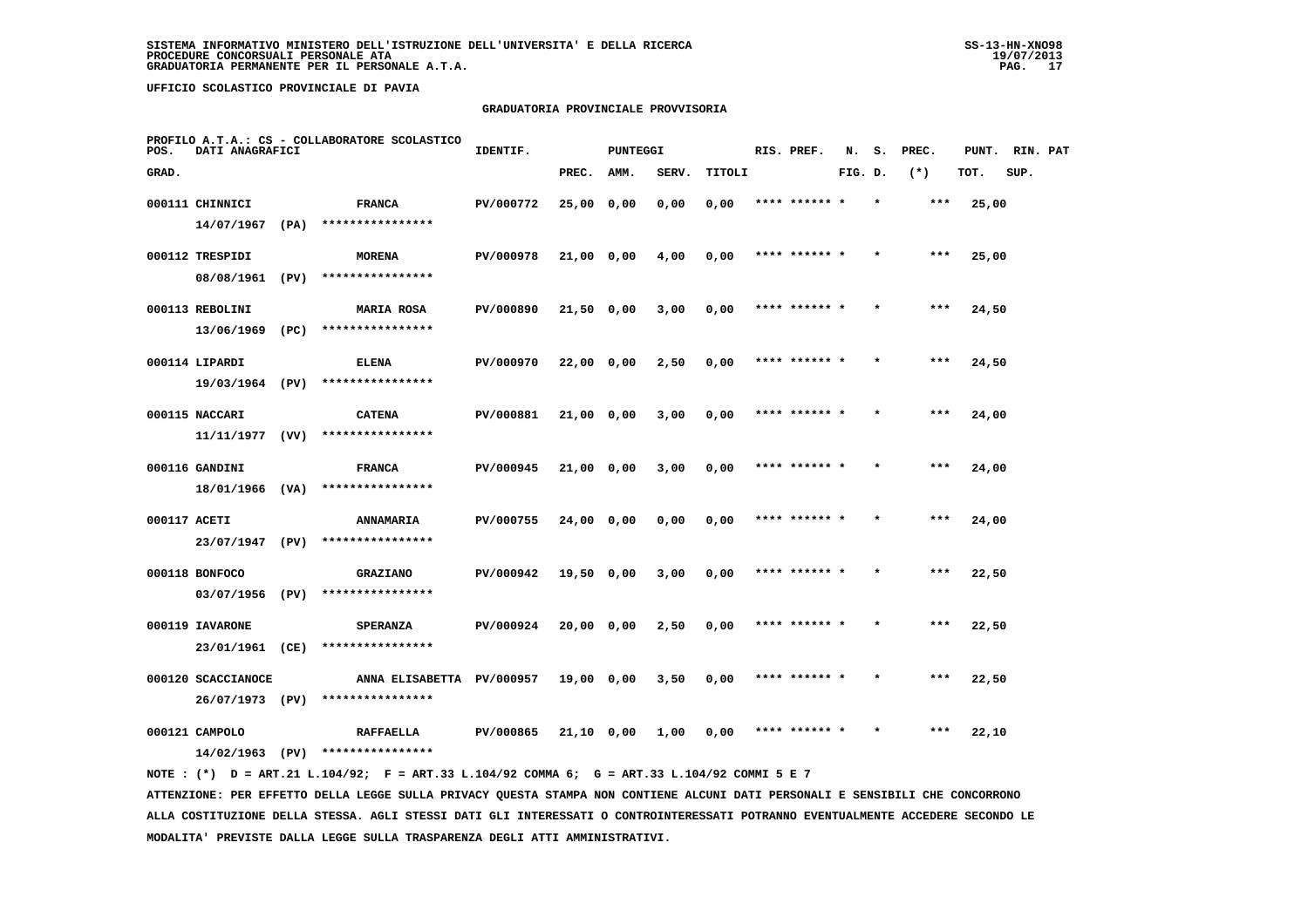## **GRADUATORIA PROVINCIALE PROVVISORIA**

| POS.         | DATI ANAGRAFICI   |      | PROFILO A.T.A.: CS - COLLABORATORE SCOLASTICO | IDENTIF.  |              | <b>PUNTEGGI</b> |       |        | RIS. PREF.    | N.      | s. | PREC. | PUNT. | RIN. PAT |  |
|--------------|-------------------|------|-----------------------------------------------|-----------|--------------|-----------------|-------|--------|---------------|---------|----|-------|-------|----------|--|
| GRAD.        |                   |      |                                               |           | PREC.        | AMM.            | SERV. | TITOLI |               | FIG. D. |    | $(*)$ | TOT.  | SUP.     |  |
|              | 000122 FIUMARA    |      | <b>FRANCESCO</b>                              | PV/000965 | 18,50 0,00   |                 | 3,50  | 0,00   | **** ****** * |         |    | ***   | 22,00 |          |  |
|              | 26/03/1976 (VV)   |      | ****************                              |           |              |                 |       |        |               |         |    |       |       |          |  |
| 000123 PRETE |                   |      | ANNALISA                                      | PV/000824 | 21,10 0,00   |                 | 0,00  | 0,00   | **** ****** * |         |    | $***$ | 21,10 |          |  |
|              | 08/02/1981 (FR)   |      | ****************                              |           |              |                 |       |        |               |         |    |       |       |          |  |
|              | 000124 TRONCONI   |      | PIERA LUISA                                   | PV/000535 | 21,00 0,00   |                 | 0,00  | 0,00   | **** ****** * |         |    | ***   | 21,00 |          |  |
|              | 11/07/1949 (PV)   |      | ****************                              |           |              |                 |       |        |               |         |    |       |       |          |  |
|              | 000125 CAPSONI    |      | CINZIA                                        | PV/000962 | 18,00 0,00   |                 | 2,50  | 0,00   | **** ****** * |         |    | ***   | 20,50 |          |  |
|              | 19/02/1968 (PV)   |      | ****************                              |           |              |                 |       |        |               |         |    |       |       |          |  |
| 000126 PESCO |                   |      | <b>EMMA</b>                                   | PV/000948 | $20,35$ 0,00 |                 | 0,00  | 0,00   | **** ****** * |         |    | ***   | 20,35 |          |  |
|              | $22/03/1956$ (SA) |      | ****************                              |           |              |                 |       |        |               |         |    |       |       |          |  |
|              | 000127 ROSELLI    |      | TIZIANA                                       | PV/000975 | $17,50$ 0,00 |                 | 2,50  | 0,00   | **** ****** * |         |    | $***$ | 20,00 |          |  |
|              | 20/10/1973        | (NA) | ****************                              |           |              |                 |       |        |               |         |    |       |       |          |  |
|              | 000128 PIRROTTI   |      | <b>DANIELA</b>                                | PV/000973 | 17,50 0,00   |                 | 2,50  | 0,00   | **** ****** * |         |    | ***   | 20,00 |          |  |
|              | 17/07/1969        | (ME) | ****************                              |           |              |                 |       |        |               |         |    |       |       |          |  |
|              | 000129 MARUFFI    |      | <b>ANGELICA</b>                               | PV/000695 | 20,00 0,00   |                 | 0,00  | 0,00   | **** ******   |         |    | ***   | 20,00 |          |  |
|              | 15/03/1973 (PV)   |      | ****************                              |           |              |                 |       |        |               |         |    |       |       |          |  |
|              | 000130 PANIZZARI  |      | LORENZA ETTORINA PV/000886                    |           | 20,00 0,00   |                 | 0,00  | 0,00   | **** ****** * |         |    | ***   | 20,00 |          |  |
|              | 06/08/1967        | (PV) | ****************                              |           |              |                 |       |        |               |         |    |       |       |          |  |
|              | 000131 RIBISI     |      | <b>PLACIDA</b>                                | PV/000891 | 19,00 0,00   |                 | 1,00  | 0,00   | **** ****** * |         |    | ***   | 20,00 |          |  |
|              | $10/12/1961$ (AG) |      | ****************                              |           |              |                 |       |        |               |         |    |       |       |          |  |
| 000132 FUSCO |                   |      | MARIA                                         | PV/000966 | 17,50 0,00   |                 | 2,50  | 0,00   | **** ****** * |         |    | $***$ | 20,00 |          |  |
|              | 23/02/1961 (CE)   |      | ****************                              |           |              |                 |       |        |               |         |    |       |       |          |  |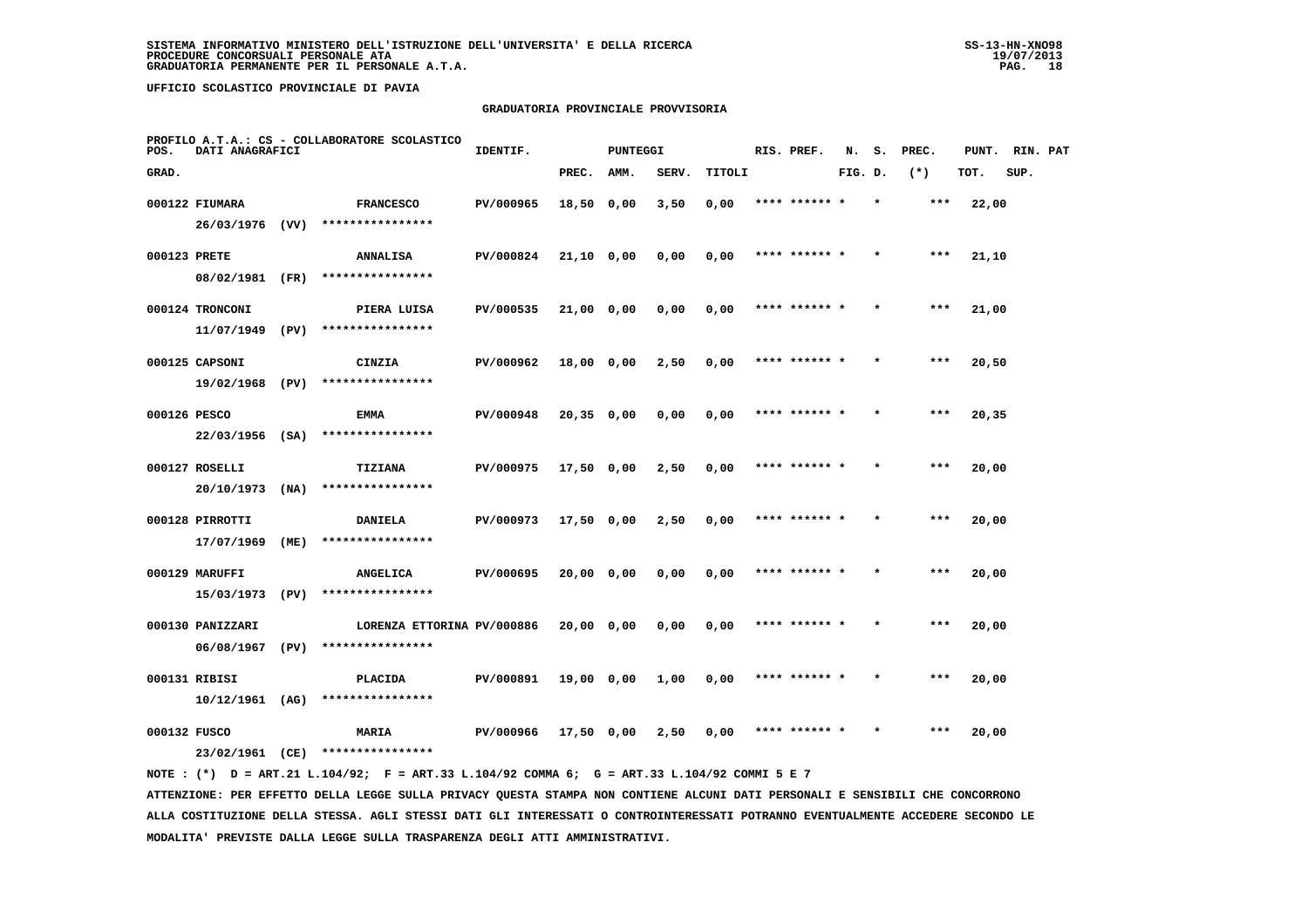## **GRADUATORIA PROVINCIALE PROVVISORIA**

| POS.         | DATI ANAGRAFICI      |      | PROFILO A.T.A.: CS - COLLABORATORE SCOLASTICO | IDENTIF.  |              | PUNTEGGI |       |        |      | RIS. PREF.    | N.      |         | S. PREC. |       | PUNT. RIN. PAT |  |
|--------------|----------------------|------|-----------------------------------------------|-----------|--------------|----------|-------|--------|------|---------------|---------|---------|----------|-------|----------------|--|
| GRAD.        |                      |      |                                               |           | PREC.        | AMM.     | SERV. | TITOLI |      |               | FIG. D. |         | $(*)$    | TOT.  | SUP.           |  |
|              | 000133 CIRILLO       |      | LUIGINA                                       | PV/000946 | 17,00 0,00   |          | 2,50  | 0,00   |      |               |         |         | ***      | 19,50 |                |  |
|              | $31/07/1973$ (NA)    |      | ****************                              |           |              |          |       |        |      |               |         |         |          |       |                |  |
|              | 000134 GASPARRE      |      | <b>MARIA ROSARIA</b>                          | PV/000696 | 19,50 0,00   |          | 0.00  | 0,00   |      | **** ****** * |         |         | $***$    | 19,50 |                |  |
|              | $13/02/1955$ (BA)    |      | ****************                              |           |              |          |       |        |      |               |         |         |          |       |                |  |
|              | 000135 LECCIA        |      | <b>SALVATORE</b>                              | PV/000793 | $19,25$ 0,00 |          | 0,00  | 0,00   |      | **** ****** * |         | $\star$ | $***$    | 19,25 |                |  |
|              | 29/06/1952           | (CE) | ****************                              |           |              |          |       |        |      |               |         |         |          |       |                |  |
|              | 000136 CARNOVALE     |      | MONICA                                        | PV/001037 | 17,50 0,00   |          | 1,50  | 0,00   |      | **** ****** * |         |         | $***$    | 19,00 |                |  |
|              | 29/10/1979           | (PV) | ****************                              |           |              |          |       |        |      |               |         |         |          |       |                |  |
|              | 000137 MATTEI        |      | <b>ROSALBA</b>                                | PV/001033 | $16,95$ 0,00 |          | 1,80  | 0,00   |      | **** ****** * |         |         | $***$    | 18,75 |                |  |
|              | 14/05/1967 (PA)      |      | ****************                              |           |              |          |       |        |      |               |         |         |          |       |                |  |
|              | 000138 LEONFRANCHINI |      | <b>BARBARA</b>                                | PV/000969 | $16,50$ 0,00 |          | 2,00  | 0,00   |      | **** ****** * |         |         | $***$    | 18,50 |                |  |
|              | 25/03/1973 (PV)      |      | ****************                              |           |              |          |       |        |      |               |         |         |          |       |                |  |
|              |                      |      |                                               |           |              |          |       |        | **** |               |         |         | $***$    |       |                |  |
| 000139 MEREU | $26/10/1968$ (NU)    |      | <b>ROSANGELA</b><br>****************          | PV/000879 | 18,50 0,00   |          | 0,00  | 0,00   |      |               |         |         |          | 18,50 |                |  |
|              |                      |      |                                               |           |              |          |       |        |      |               |         |         |          |       |                |  |
|              | 000140 PIEROBON      |      | <b>MIRELLA</b>                                | PV/000524 | 18,50 0,00   |          | 0,00  | 0,00   |      | **** ****** * |         |         | $***$    | 18,50 |                |  |
|              | 22/10/1948           | (PV) | ****************                              |           |              |          |       |        |      |               |         |         |          |       |                |  |
|              | 000141 BERTOLOTTI    |      | MARIA LUISA                                   | PV/001024 | 16,00 0,00   |          | 2,00  | 0,00   |      | **** ****** * |         |         | $***$    | 18,00 |                |  |
|              | 18/03/1963           | (PV) | ****************                              |           |              |          |       |        |      |               |         |         |          |       |                |  |
|              | 000142 GENTILE       |      | <b>ANNUNZIATINA</b>                           | PV/001045 | 16,06 0,00   |          | 1,80  | 0,00   |      | **** ****** * |         |         | $***$    | 17,86 |                |  |
|              | 27/03/1955 (CS)      |      | ****************                              |           |              |          |       |        |      |               |         |         |          |       |                |  |
|              | 000143 AURELIO       |      | <b>DANIELA</b>                                | PV/001022 | 16,20 0,00   |          | 1,50  | 0,00   |      |               |         |         | ***      | 17,70 |                |  |
|              | 03/12/1977           | (CS) | ****************                              |           |              |          |       |        |      |               |         |         |          |       |                |  |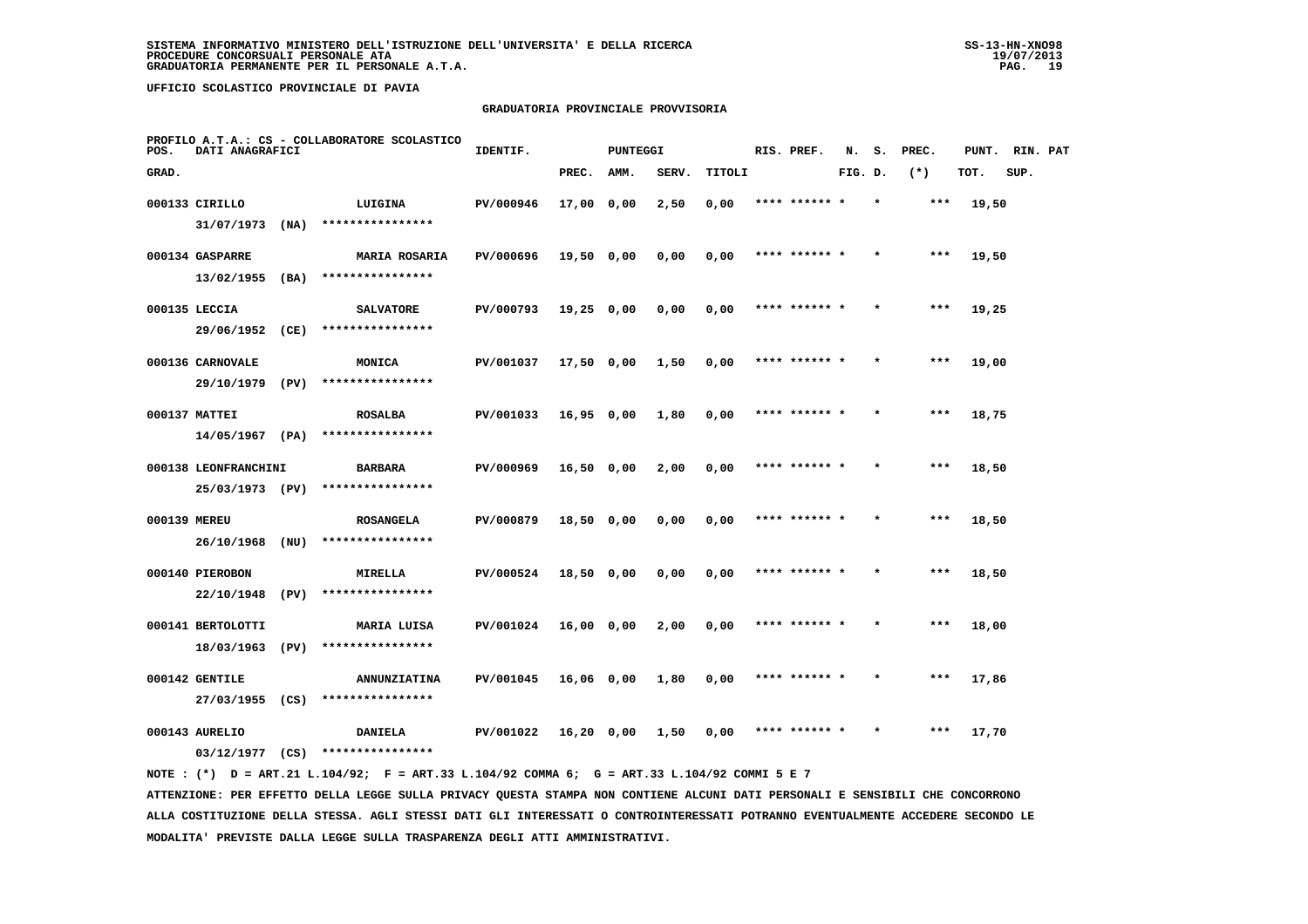## **GRADUATORIA PROVINCIALE PROVVISORIA**

| POS.         | DATI ANAGRAFICI           |      | PROFILO A.T.A.: CS - COLLABORATORE SCOLASTICO | IDENTIF.  |              | <b>PUNTEGGI</b> |                       |        | RIS. PREF.    | N.      | s.      | PREC. | PUNT. | RIN. PAT |   |
|--------------|---------------------------|------|-----------------------------------------------|-----------|--------------|-----------------|-----------------------|--------|---------------|---------|---------|-------|-------|----------|---|
| GRAD.        |                           |      |                                               |           | PREC.        | AMM.            | SERV.                 | TITOLI |               | FIG. D. |         | $(*)$ | TOT.  | SUP.     |   |
|              | 000144 CHIESA             |      | LUCIANO                                       | PV/001027 | $15,10$ 0,00 |                 | 2,00                  | 0,00   | **** ****** * |         |         | ***   | 17,10 |          | D |
|              | 13/05/1960 (PV)           |      | ****************                              |           |              |                 |                       |        |               |         |         |       |       |          |   |
|              | 000145 BROGLIA            |      | <b>CLAUDIA</b>                                | PV/000961 | 17,00 0,00   |                 | 0,00                  | 0,00   | **** ****** * |         |         | $***$ | 17,00 |          |   |
|              | 17/04/1968 (PV)           |      | ****************                              |           |              |                 |                       |        |               |         |         |       |       |          |   |
|              | 000146 GIGLIOTTI          |      | <b>NADIA</b>                                  | PV/000967 | 15,00 0,00   |                 | 1,50                  | 0,00   | **** ****** * |         |         | $***$ | 16,50 |          |   |
|              | 12/05/1974 (PV)           |      | ****************                              |           |              |                 |                       |        |               |         |         |       |       |          |   |
|              | 000147 CALTAGIRONE AMANTE |      | <b>GIUSEPPINA</b>                             | PV/000863 | 16,50 0,00   |                 | 0,00                  | 0,00   | **** ****** * |         |         | ***   | 16,50 |          |   |
|              | $06/04/1974$ (AG)         |      | ****************                              |           |              |                 |                       |        |               |         |         |       |       |          |   |
| 000148 GRECO |                           |      | <b>GIOVANNA</b>                               | PV/001036 | $14,50$ 0,00 |                 | 2,00                  | 0,00   | **** ****** * |         |         | ***   | 16,50 |          |   |
|              | $03/06/1963$ (CS)         |      | ****************                              |           |              |                 |                       |        |               |         |         |       |       |          |   |
| 000149 LORO  |                           |      | <b>ERNESTINA</b>                              | PV/001035 | $15,50$ 0,00 |                 | 1,00                  | 0,00   | **** ****** * |         |         | $***$ | 16,50 |          |   |
|              | 25/02/1959 (PV)           |      | ****************                              |           |              |                 |                       |        |               |         |         |       |       |          |   |
| 000150 SEPE  |                           |      | <b>FRANCA</b>                                 | PV/000839 | 16,20 0,00   |                 | 0,00                  | 0,00   | **** ****** * |         |         | ***   | 16,20 |          |   |
|              | 01/12/1980                | (EE) | ****************                              |           |              |                 |                       |        |               |         |         |       |       |          |   |
|              | 000151 SCIORTINO          |      | GIULIANA                                      | PV/001063 |              |                 | $0,00$ $0,00$ $14,10$ | 2,00   |               |         |         | ***   | 16,10 |          |   |
|              | 20/12/1965                | (PV) | ****************                              |           |              |                 |                       |        |               |         |         |       |       |          |   |
|              | 000152 ROCCHETTI          |      | TIZIANA                                       | PV/001029 | 15,10 0,00   |                 | 0,90                  | 0,00   | **** ****** * |         |         | $***$ | 16,00 |          |   |
|              | 04/01/1968                | (CS) | ****************                              |           |              |                 |                       |        |               |         |         |       |       |          |   |
|              | 000153 TALLARICO          |      | LINA                                          | PV/000977 | 15,50 0,00   |                 | 0,50                  | 0,00   | **** ****** * |         | $\star$ | ***   | 16,00 |          |   |
|              | 24/08/1952 (CS)           |      | ****************                              |           |              |                 |                       |        |               |         |         |       |       |          |   |
|              | 000154 VULCANO            |      | <b>PASQUALE</b>                               | PV/000848 | 13,80 0,00   |                 | 1,80                  | 0,00   | **** ****** * |         |         | $***$ | 15,60 |          |   |
|              | $10/02/1966$ (CS)         |      | ****************                              |           |              |                 |                       |        |               |         |         |       |       |          |   |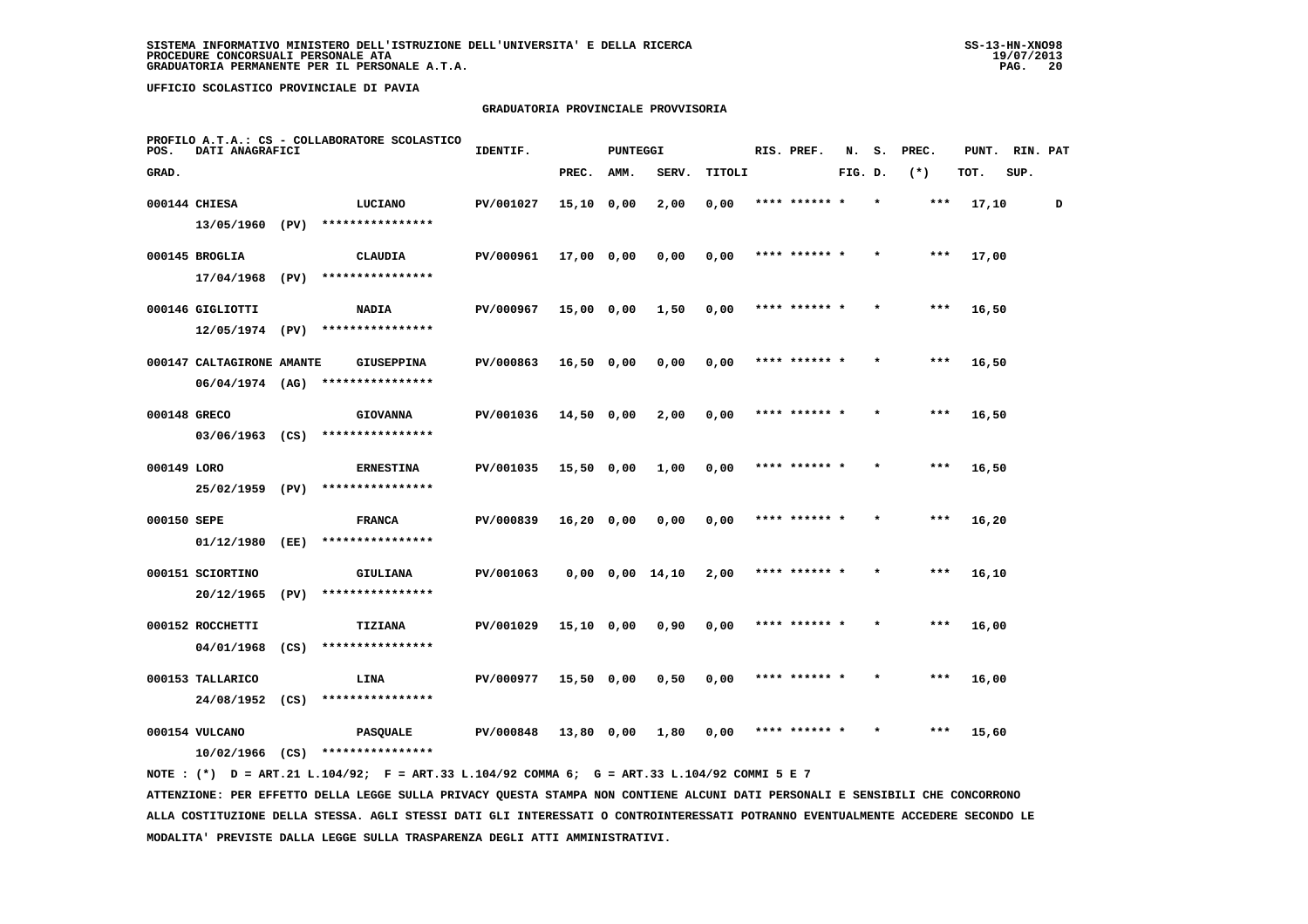## **GRADUATORIA PROVINCIALE PROVVISORIA**

| POS.         | DATI ANAGRAFICI                       |      | PROFILO A.T.A.: CS - COLLABORATORE SCOLASTICO | IDENTIF.  |              | <b>PUNTEGGI</b> |       |        | RIS. PREF.    | N.      | s. | PREC. | PUNT. | RIN. PAT |  |
|--------------|---------------------------------------|------|-----------------------------------------------|-----------|--------------|-----------------|-------|--------|---------------|---------|----|-------|-------|----------|--|
| GRAD.        |                                       |      |                                               |           | PREC.        | AMM.            | SERV. | TITOLI |               | FIG. D. |    | $(*)$ | TOT.  | SUP.     |  |
|              | 000155 LOVINO                         |      | MARCO<br>****************                     | PV/001034 | 15,50 0,00   |                 | 0,00  | 0,00   | **** ****** * |         |    | ***   | 15,50 |          |  |
|              | $01/05/1971$ (NA)<br>000156 GUASTALLA |      | <b>GIUSEPPE</b>                               | PV/000906 | $15,20$ 0,00 |                 | 0,00  | 0,00   | **** ****** * |         |    | $***$ | 15,20 |          |  |
|              | 22/05/1967                            | (PV) | ****************                              |           |              |                 |       |        |               |         |    |       |       |          |  |
| 000157 LEO   |                                       |      | <b>FILOMENA</b>                               | PV/000884 | 15,00 0,00   |                 | 0,00  | 0,00   | **** ****** * |         |    | $***$ | 15,00 |          |  |
|              | 25/06/1968 (PV)                       |      | ****************                              |           |              |                 |       |        |               |         |    |       |       |          |  |
|              | 000158 CIARALLO                       |      | <b>MARIA ANTONIA</b>                          | PV/000858 | $14,90$ 0,00 |                 | 0,00  | 0,00   | **** ****** * |         |    | ***   | 14,90 |          |  |
|              | 28/02/1974 (PV)                       |      | ****************                              |           |              |                 |       |        |               |         |    |       |       |          |  |
|              | 000159 BUSCEMI<br>28/08/1965 (AG)     |      | <b>MICHELE</b><br>****************            | PV/001026 | 14,60 0,00   |                 | 0,00  | 0,00   | **** ****** * |         |    | ***   | 14,60 |          |  |
|              | 000160 DI PALMA                       |      | <b>GIOVANNA</b>                               | PV/000964 | $14,50$ 0,00 |                 | 0,00  | 0,00   | **** ****** * |         |    | $***$ | 14,50 |          |  |
|              | $31/10/1962$ (NA)                     |      | ****************                              |           |              |                 |       |        |               |         |    |       |       |          |  |
|              | 000161 ONORATI PICARDI                |      | ANGELO GIUSEPPE PV/000943 13,00 0,00          |           |              |                 | 1,50  | 0,00   | **** ****** * |         |    | $***$ | 14,50 |          |  |
|              | $07/07/1971$ (MT)                     |      | ****************                              |           |              |                 |       |        |               |         |    |       |       |          |  |
|              | 000162 BIONDO                         |      | <b>FRANCESCA</b>                              | PV/001025 | $12,45$ 0,00 |                 | 1,80  | 0,00   | **** ******   |         |    | ***   | 14,25 |          |  |
|              | 29/09/1956 (TP)                       |      | ****************                              |           |              |                 |       |        |               |         |    |       |       |          |  |
| 000163 ARITO |                                       |      | <b>VENERA</b><br>****************             | PV/000756 | 14,00 0,00   |                 | 0,00  | 0,00   | **** ****** * |         |    | ***   | 14,00 |          |  |
|              | 01/08/1960                            | (ME) |                                               |           |              |                 |       |        |               |         |    |       |       |          |  |
|              | 000164 SCHEMBARI<br>$16/11/1954$ (CT) |      | ANNA<br>****************                      | PV/001042 | $14,00$ 0,00 |                 | 0,00  | 0,00   | **** ****** * |         |    | $***$ | 14,00 |          |  |
|              | 000165 DI ROSA                        |      | MICHELE                                       | PV/001044 | 13,05 0,00   |                 | 0,90  | 0,00   | **** ****** * |         |    | ***   | 13,95 |          |  |
|              | 05/06/1970 (CS)                       |      | ****************                              |           |              |                 |       |        |               |         |    |       |       |          |  |
|              |                                       |      |                                               |           |              |                 |       |        |               |         |    |       |       |          |  |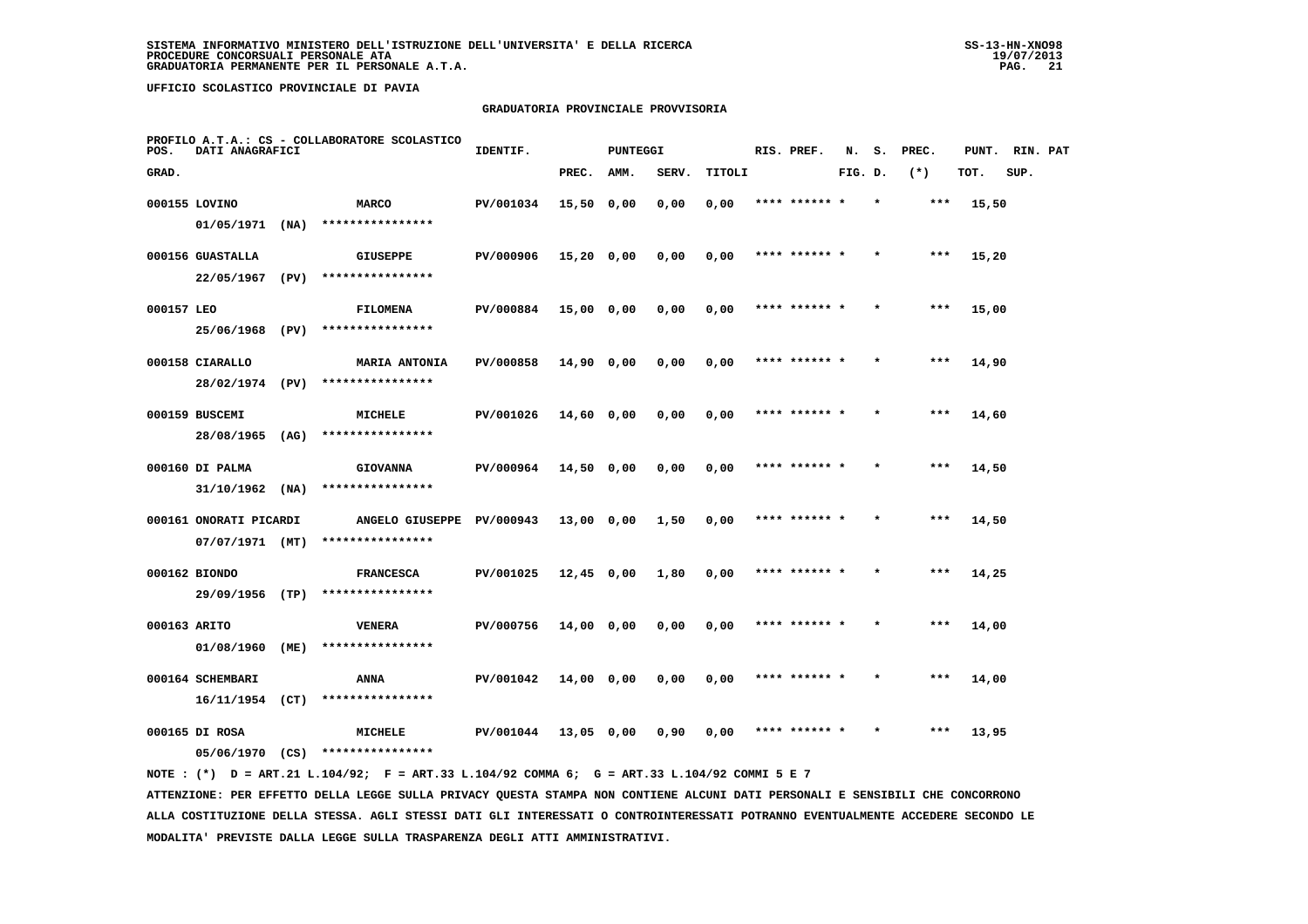## **GRADUATORIA PROVINCIALE PROVVISORIA**

| POS.         | DATI ANAGRAFICI                     | PROFILO A.T.A.: CS - COLLABORATORE SCOLASTICO | IDENTIF.  |              | <b>PUNTEGGI</b> |       |        | RIS. PREF.    | N.      | s.      | PREC. | PUNT. | RIN. PAT |  |
|--------------|-------------------------------------|-----------------------------------------------|-----------|--------------|-----------------|-------|--------|---------------|---------|---------|-------|-------|----------|--|
| GRAD.        |                                     |                                               |           | PREC.        | AMM.            | SERV. | TITOLI |               | FIG. D. |         | $(*)$ | TOT.  | SUP.     |  |
|              | 000166 BITONTI                      | <b>MASSIMO</b>                                | PV/001043 | 13,80 0,00   |                 | 0,00  | 0,00   | **** ****** * |         | $\star$ | ***   | 13,80 |          |  |
|              | 09/03/1977 (CS)                     | ****************                              |           |              |                 |       |        |               |         |         |       |       |          |  |
|              | 000167 BONOMO                       | <b>ROSARIO</b>                                | PV/000960 | 13,10 0,00   |                 | 0,00  | 0,00   | **** ****** * |         |         | ***   | 13,10 |          |  |
|              | 22/07/1960 (RG)                     | ****************                              |           |              |                 |       |        |               |         |         |       |       |          |  |
|              | 000168 PONTORIERO                   | PASOUALE CEASAR PV/001030                     |           | 11,15 0,00   |                 | 1,80  | 0,00   | **** ****** * |         |         | ***   | 12,95 |          |  |
|              | 08/11/1964 (EE)                     | ****************                              |           |              |                 |       |        |               |         |         |       |       |          |  |
|              | 000169 TUDISCO                      | <b>STEFANO</b>                                | PV/000857 | $12,55$ 0,00 |                 | 0,00  | 0,00   | **** ****** * |         |         | ***   | 12,55 |          |  |
|              | 21/08/1977 (PZ)                     | ****************                              |           |              |                 |       |        |               |         |         |       |       |          |  |
|              | 000170 LUNGARO                      | <b>ANNA MARIA</b>                             | PV/000932 | $12,50$ 0,00 |                 | 0,00  | 0,00   | **** ****** * |         |         | $***$ | 12,50 |          |  |
|              | 30/07/1948 (TP)                     | ****************                              |           |              |                 |       |        |               |         |         |       |       |          |  |
| 000171 PANNO |                                     | <b>BERNADETTE</b>                             | PV/000947 | $11,20$ 0,00 |                 | 0, 30 | 0,00   | **** ****** * |         |         | $***$ | 11,50 |          |  |
|              | 19/09/1967 (CS)                     | ****************                              |           |              |                 |       |        |               |         |         |       |       |          |  |
|              | 000172 CAMPARI                      | <b>ALESSANDRO</b><br>****************         | PV/000766 | $11,30$ 0,00 |                 | 0,00  | 0,00   | **** ****** * |         |         | ***   | 11,30 |          |  |
|              | $07/07/1982$ (PV)                   |                                               |           |              |                 |       |        |               |         |         |       |       |          |  |
|              | 000173 TRAINA<br>13/03/1961 (PA)    | MARIA BENEDETTA PV/001041<br>**************** |           | 9,20 0,00    |                 | 1,80  | 0,00   | **** ****** * |         |         | $***$ | 11,00 |          |  |
|              |                                     |                                               |           |              |                 |       |        |               |         |         |       |       |          |  |
|              | 000174 SCOLERI<br>$14/04/1964$ (VV) | <b>ROCCO</b><br>****************              | PV/000893 |              | $9,15$ 0,00     | 1,80  | 0,00   |               |         |         | ***   | 10,95 |          |  |
|              |                                     |                                               |           |              |                 |       |        |               |         |         |       |       |          |  |
|              | 000175 SANTORO<br>$01/02/1975$ (CS) | CINZIA<br>****************                    | PV/001039 | $9,65$ 0,00  |                 | 1,05  | 0,00   | **** ****** * |         |         | $***$ | 10,70 |          |  |
|              |                                     |                                               |           |              |                 |       |        | **** ****** * |         |         | ***   |       |          |  |
|              | 000176 PANETTA<br>24/05/1971 (TO)   | ILARIA<br>****************                    | PV/001031 | 10,60 0,00   |                 | 0,00  | 0,00   |               |         |         |       | 10,60 |          |  |
|              |                                     |                                               |           |              |                 |       |        |               |         |         |       |       |          |  |